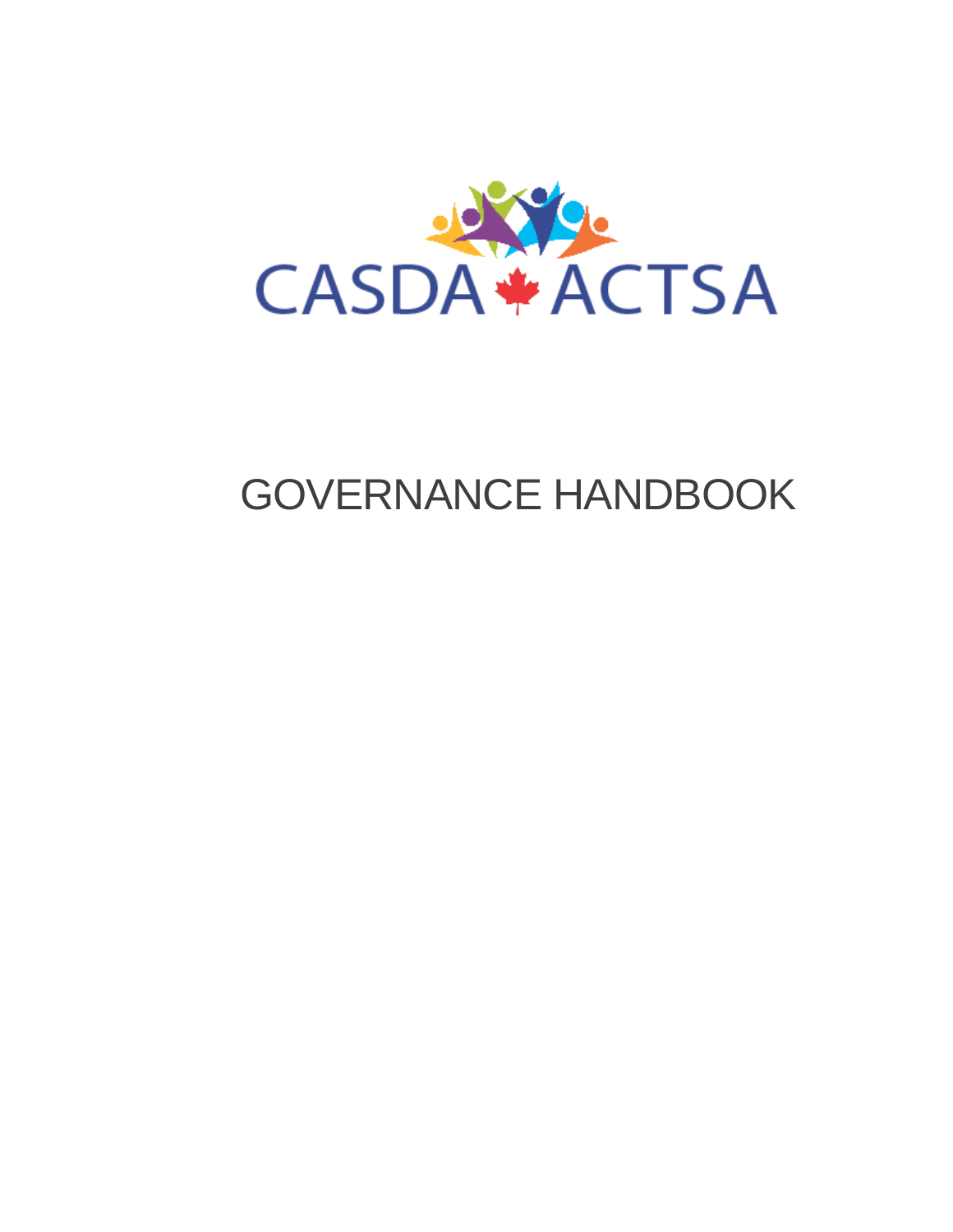

# **TABLE OF CONTENTS**

| <b>Cover</b> |  |
|--------------|--|
|              |  |
|              |  |
|              |  |
|              |  |
|              |  |
|              |  |
|              |  |
|              |  |
|              |  |
|              |  |
|              |  |
|              |  |
|              |  |
|              |  |
|              |  |
|              |  |
|              |  |
|              |  |
|              |  |
|              |  |
|              |  |
|              |  |
|              |  |
|              |  |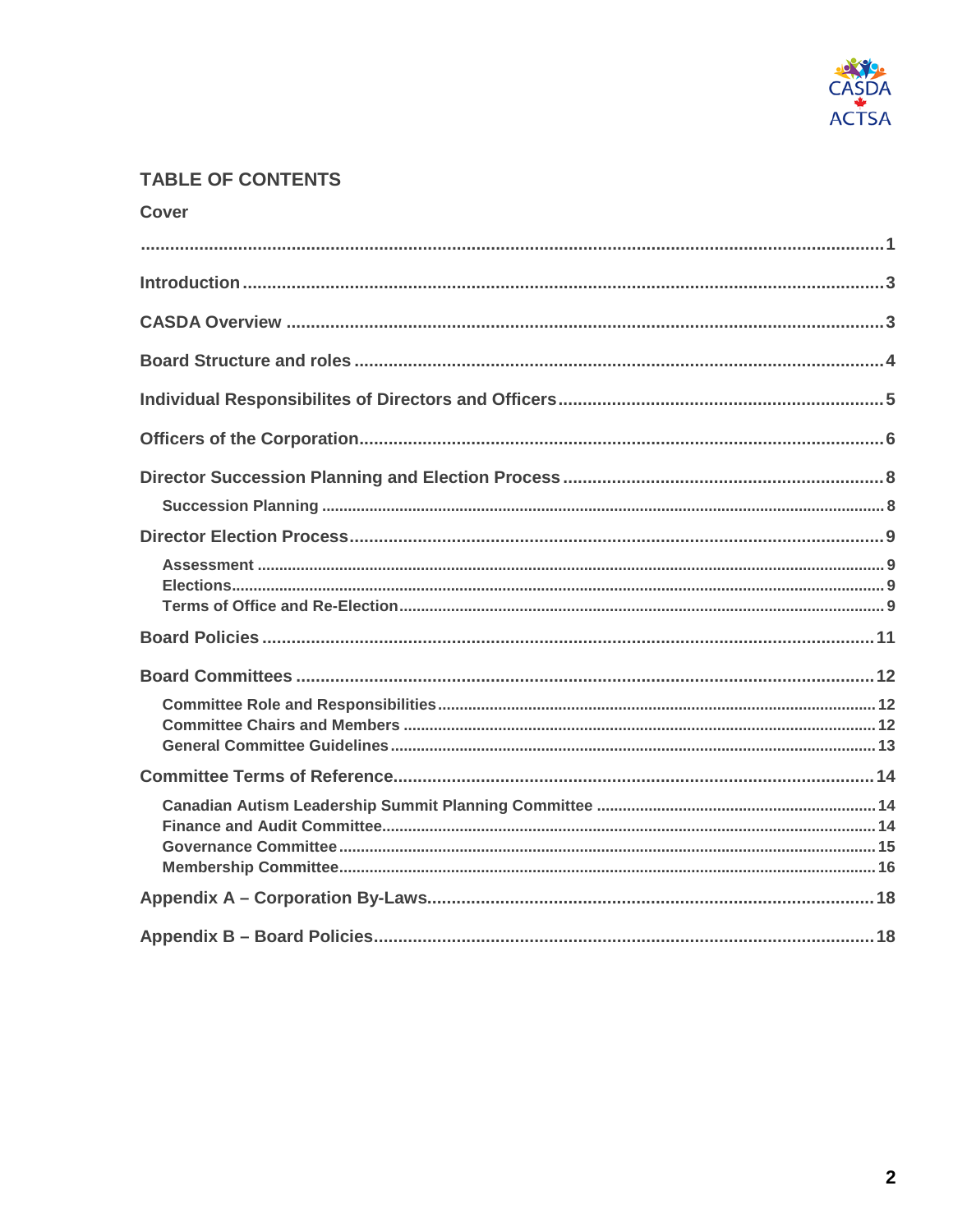

# <span id="page-2-0"></span>**INTRODUCTION**

Canadian Autism Spectrum Disorders Alliance (CASDA) is directly accountable to its members through its Board of Directors.

CASDA's Board of Directors is responsible for providing the strategic leadership and operational support necessary to establish and meet CASDA's vision, mission, goals and objectives.

# <span id="page-2-1"></span>**CASDA OVERVIEW**

In 2007, the Canadian Autism Spectrum Disorders Alliance (CASDA), a national coalition of autism related professionals and community partners, was formed. Following the release of the Standing Senate Committee on Social Affairs, Science and Technology report entitled, *Pay Now or Pay Later: Autism Families in Canada* a number of leaders from Autism Spectrum Disorders (ASD) specific organizations from across Canada initiated an alliance to ensure that the momentum created by the release of the report continued.

CASDA was incorporated as a not-for-profit corporation in 2015.

The members of CASDA identified a single focus for their work: to work with the federal government and its departments to develop a National Autism Spectrum Disorders Strategy. By reaching out to leaders in the ASD sector from across Canada, CASDA undertook the process of developing a unified voice for autism in Canada and a unified body with which our government could work. Through CASDA, the autism community has come together to provide a strong national voice to advance the collective messages of our sector. Committed to a shared leadership model of collaboration, CASDA and its members have worked to promote the federal government's commitment to the development and implementation of a National Autism Spectrum Disorders Strategy.

# **Our Vision**

All Canadians living with an ASD have full and equal access to the resources they require to achieve their full potential.

### **Our Mission**

CASDA is an alliance of organizations and individuals developing a comprehensive National Autism Spectrum Disorders Framework. It is committed to ensuring the implementation of a comprehensive National Autism Spectrum Disorders Strategy that addresses critical gaps in funding and policies, which are preventing individuals with ASD and their families from exercising their equal rights as Canadians.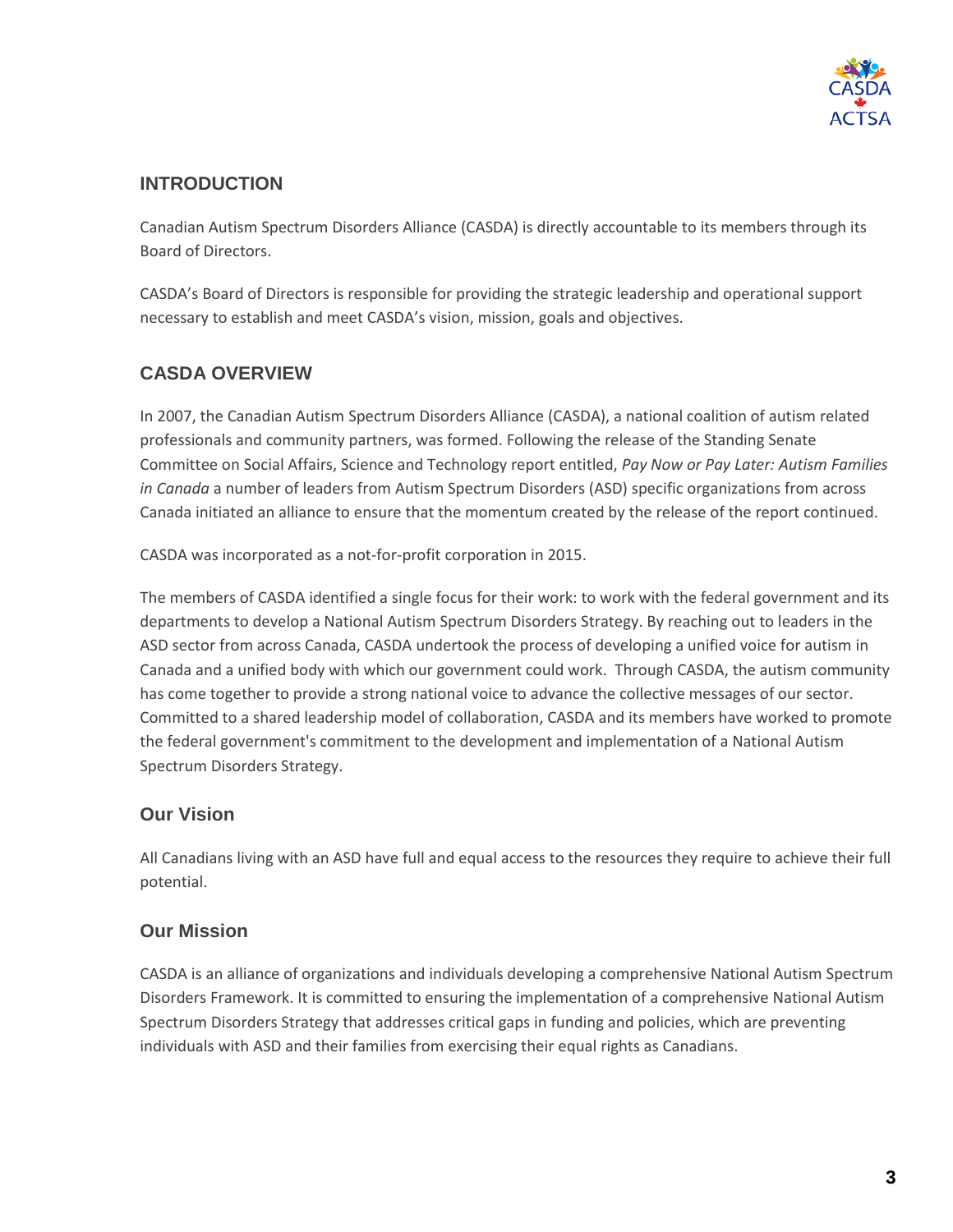

# <span id="page-3-0"></span>**BOARD STRUCTURE AND ROLES**

### **Composition**

Canadian Autism Spectrum Disorder Alliance (CASDA) is directly accountable to its members through its volunteer Board of Directors (no fewer than 3 and no more than 15 Directors).

All Directors are voting members of the Board. The volunteer Board is comprised of:

- a minimum of five individuals employed by Organization Members, of which a minimum of 1 and a maximum of 3 will represent National Autism Organizations
- minimum of five Ally Members

The aim is to have a Board that represents CASDA's diverse membership and a balance of skills that allows the Board to appropriately serve its members. It is also important to have representation that reflects the national, regional, linguistic and cultural diversity of Canada. CASDA has limited capacity for paid employees so Directors are often asked to contribute significant operational time and leverage the capacity of the organization they are representing. Therefore, all Organization Member Directors must have some ability to enter into commitments on behalf of their organization.

### **The Board's Role**

CASDA Board of Directors provides governance and operational support to the corporation to ensure overall direction, effectiveness, supervision and accountability through regular meetings as well as meetings of the committees of the Board – Governance, Finance and Audit, Membership and Canadian Autism Leadership Summit Planning.

All Directors are voting members of the Board and, in all situations, are expected to hold the interests of CASDA members above personal or organizational interests.

The Chair shall preside at all Board meetings, and shall have a second and deciding vote in the event of a tie.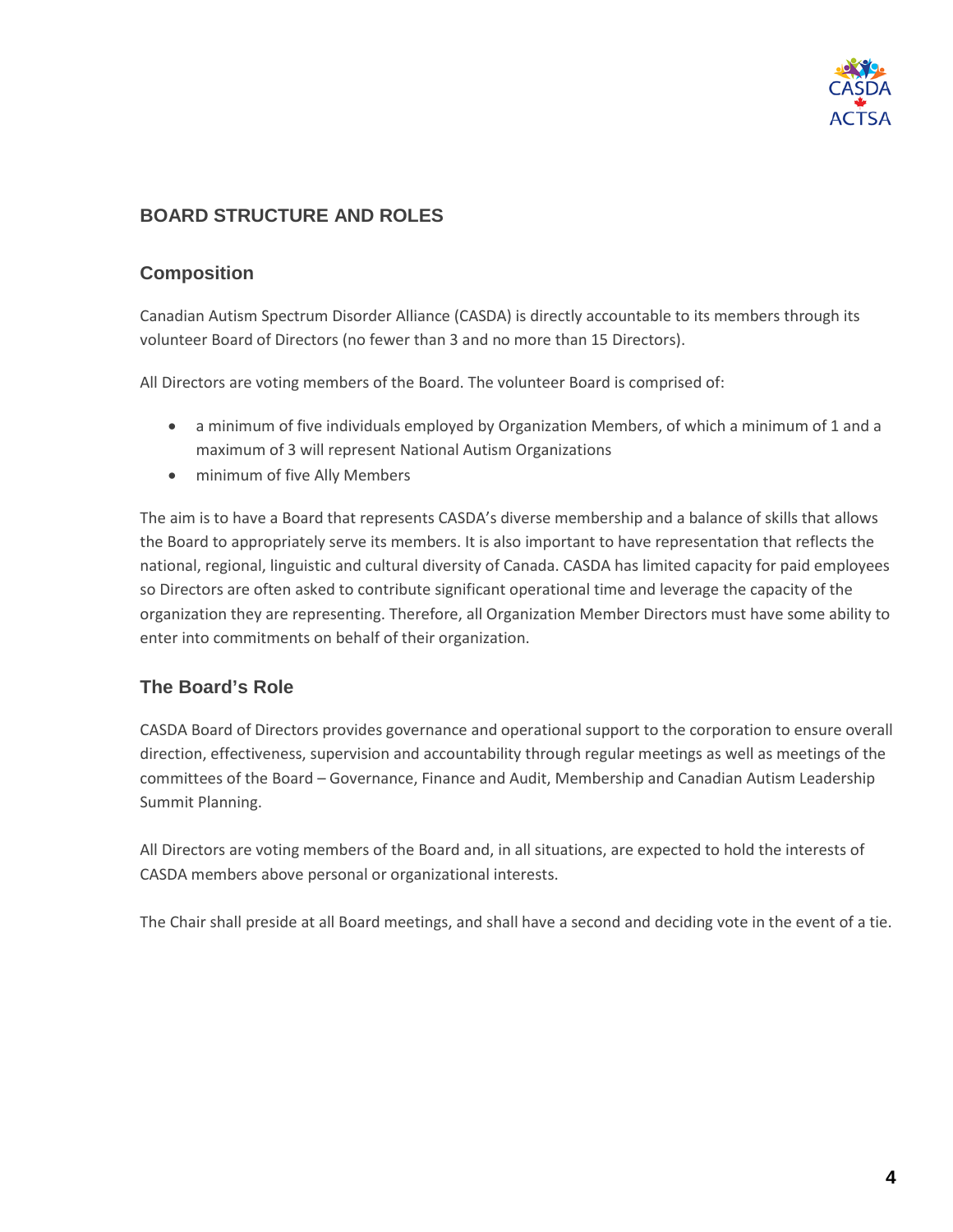

### <span id="page-4-0"></span>**INDIVIDUAL RESPONSIBILITES OF DIRECTORS AND OFFICERS**

Directors and officers have a fiduciary responsibility to CASDA. Every Director and officer is required to exercise his or her powers and discharge his or her duties by:

- Acting honestly and in good faith with a view to the best interests of the corporation, and
- Exercising the care, diligence and skill that reasonably prudent person would exercise in comparable circumstances.

In addition Directors are expected to:

- Attend all Board meetings;
- Act as a spokesperson for the organization, serving as a representative of the organization to both internal and external constituencies;
- Participate on at least one Board committee, and
- Adequately prepare for Board and committee meetings. Adequate preparation is essential and should be factored into the overall time commitment expected from Board members.

To carry out these responsibilities, the Board usually meets in person and/or via teleconference 10 times per year.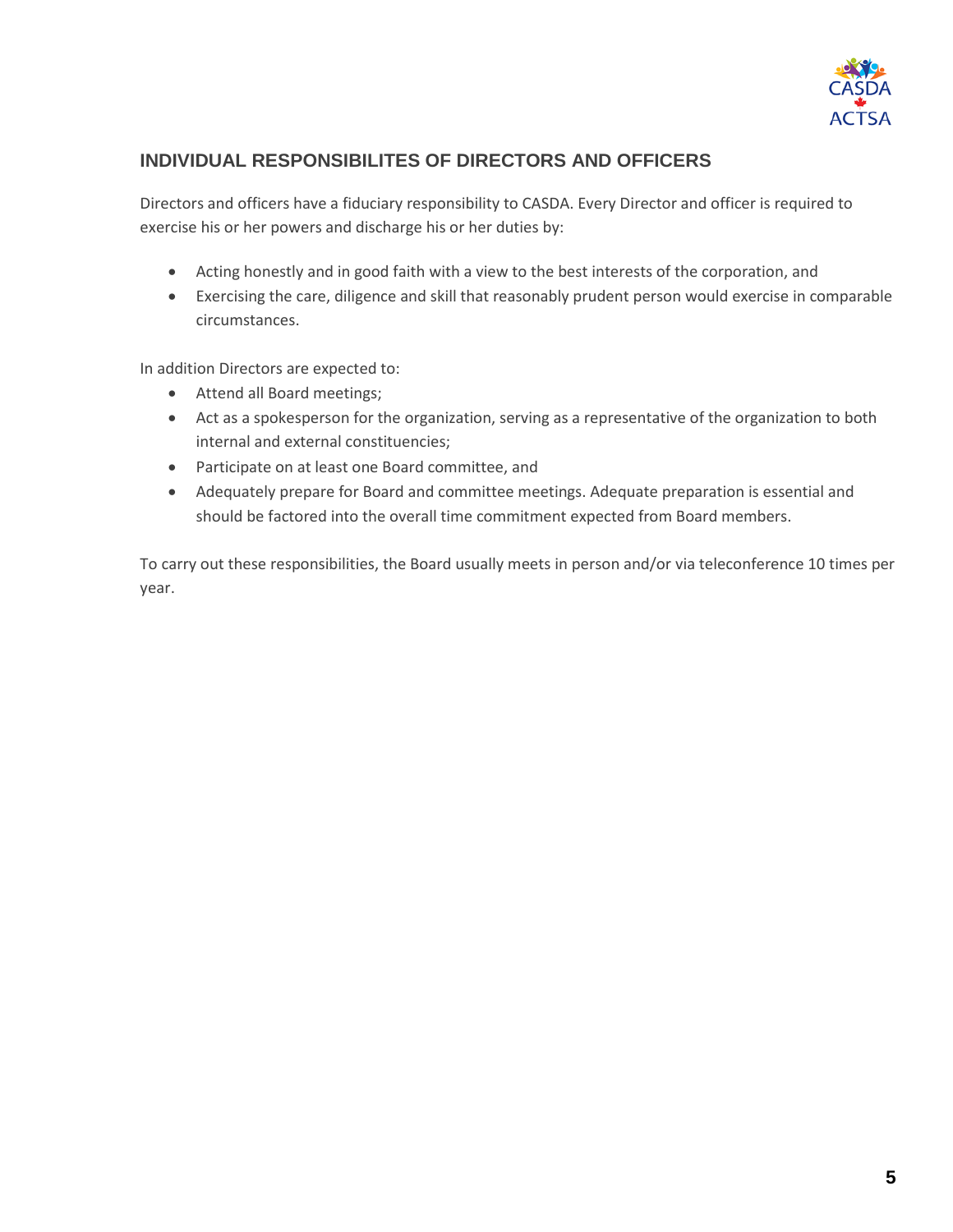

# <span id="page-5-0"></span>**OFFICERS OF THE CORPORATION**

As described in Article 18 of CASDA's by-laws, the Board may designate the officers of the Corporation, appoint officers on an annual or more frequent basis, specify their duties and subject to the Not-for-Profit Corporations Act, delegate to such officers the power to manage the affairs of the Corporation. An officer may, but need not be a Director. A Director may be appointed to any office of the Corporation. Two or more offices may be held by the same person. Officers are typically appointed at the first Board of Directors meeting after the Annual General Meeting.

### **Chair**

The Chair presides over all meetings of the Board and the annual general meeting. The Chair works cooperatively with CASDA employees and provides leadership to the Board. The Chair is accountable to the Board of Directors and members. The Chair is aware of and fulfills governance responsibilities and complies with applicable laws and bylaws to conduct Board business effectively and efficiently. The Chair is also accountable for his or her performance.

### **Role**

- Ensure the integrity and effectiveness of the Board's governance role and processes.
- Preside over all meetings of the Board.
- Act as a spokesperson for the organization, serving as a representative of the organization to both internal and external constituencies.
- Sit as an ex officio member of all Board committees.

### **Responsibilities**

- Ensure that the Board adopts an annual work plan that is consistent with the organization's strategic direction, mandate and vision.
- Ensure that the work of the Board committees is aligned with the Board's role and annual work plan and that the Board respects and understands the role of Board committees.
- If funding can be secured, ensure the Board performs a governance role for the Canadian Autism Partnership (CAP) Advisory Committee and National Director that respects and understands the role of the Advisory Committee and management.
- Ensure Board succession by working with the Governance Committee to ensure there are processes in place to recruit, select, and train Directors with the skills, experience, background and personal qualities required for effective operations.
- Oversee the Board's evaluation process and provide constructive feedback to individual committee chairs and Board members as required.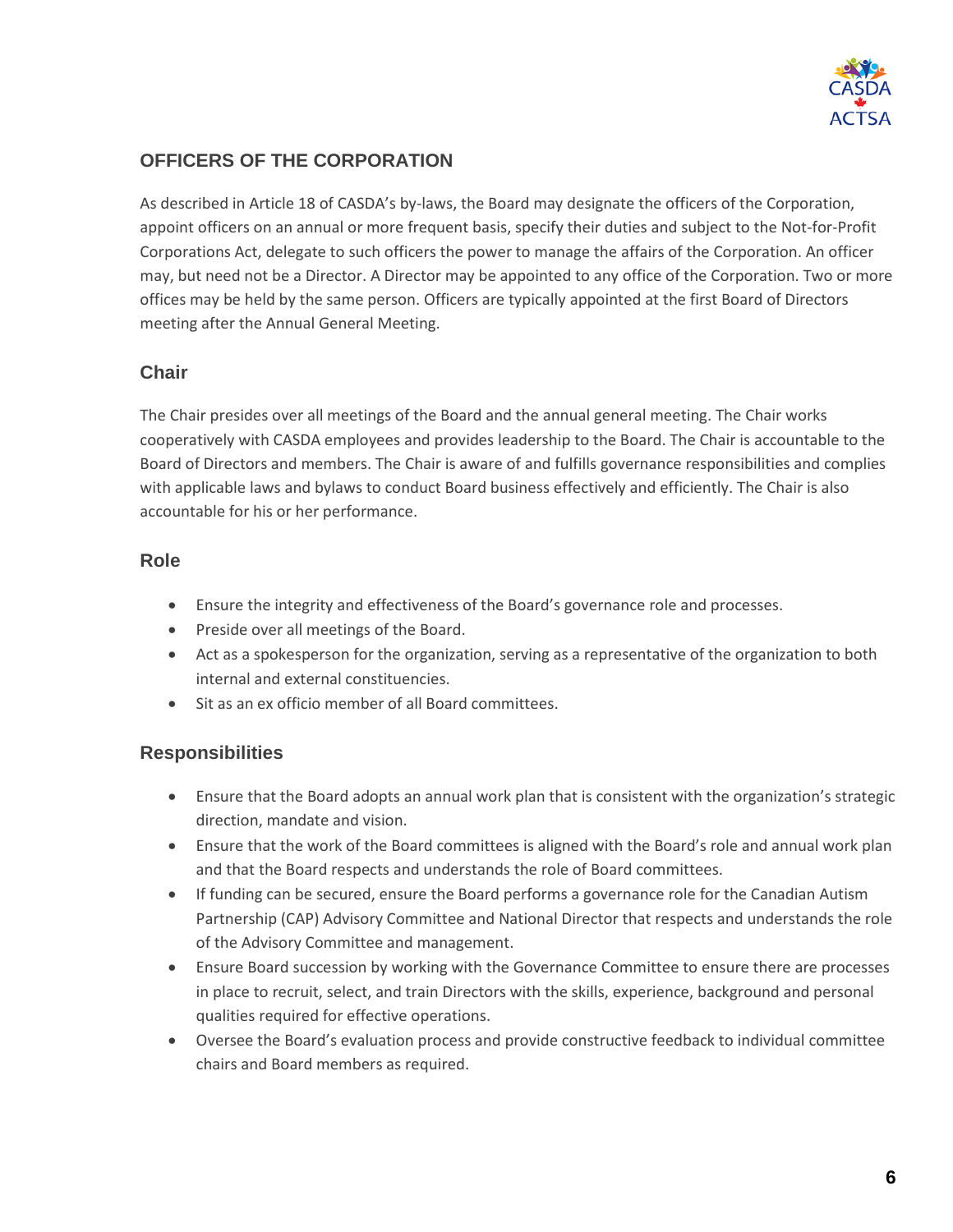

- Ensure that the Board governance structures and processes are reviewed, evaluated and revised from time to time.
- Fulfill other powers and duties from time to time, as prescribed by the Board to the office.
- Perform all duties stated in the CASDA Board Member Position Description.

### **Vice Chair**

During an absence or inability to act as the Chair, the duties and powers of the Chair may be exercised by the Vice-Chair.

### **Responsibilities**

- Act as a spokesperson for the organization, serving as a representative of the organization to both internal and external constituencies.
- Fulfill other powers and duties from time to time, as prescribed by the Board to the office.
- Perform all duties stated in the CASDA Board Member Position Description.

### **Secretary**

The Secretary performs the tasks and functions normally performed by a secretary as well as other duties as may from time to time be prescribed by the Board. The Secretary attends all meetings of the Board, acts as its clerk and records all votes and minutes of proceedings in the book kept for that purpose. The Secretary gives notice of all meetings to the members and the Board. Additionally, the Secretary is responsible for ensuring government filings are completed in such a manner that the Corporation maintains its not-forprofit corporation status with Industry Canada. The Secretary may delegate his or her duties to other officers or employees to the extent and in such a manner as the Secretary may determine.

### **Treasurer**

The Treasurer Chairs the Finance and Audit Committee. The Treasurer oversees the financial affairs of the organisation to ensure they are legal, constitutional and within accepted accounting practice. The Treasurer works with the Finance and Audit Committee to ensure proper records are kept and that effective financial procedures are in place. They monitor and report on the financial health of the organisation and oversee the production of necessary financial reports/returns, accounts and audits.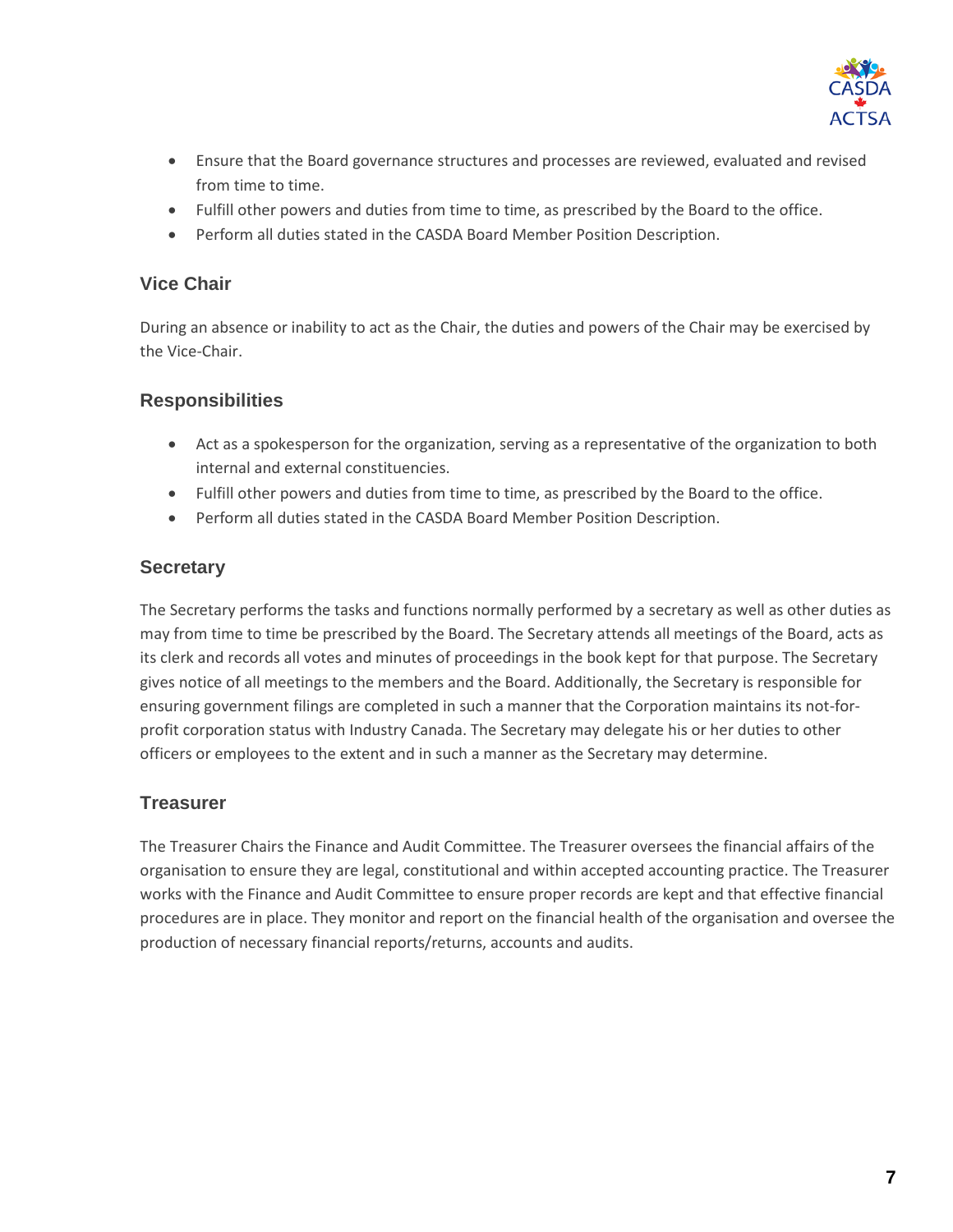

# <span id="page-7-0"></span>**DIRECTOR SUCCESSION PLANNING AND ELECTION PROCESS**

Boards have a duty to address major business risks to which the corporation may be exposed, including the inevitable loss of Directors from the Board. Identifying the right Director candidates is accomplished through careful consideration and planning. CASDA's Governance Committee develops, regularly reviews and revises Board succession plans and assesses and makes recommendations regarding nominees for election and reelection to the Board.

### <span id="page-7-1"></span>**Succession Planning**

The most critical step in Board succession planning is identifying the optimal Board composition and skills matrix. A skills inventory table is kept up to date to as to assist with these discussions.

The essential qualifications for Directors are as follows:

- A minimum of one (1) year tenure as an employee with a CASDA Organization Member or as a Friend of CASDA Member with membership status in good standing;
- Is knowledgeable about the field of ASD;
- Brings qualities that reflect the national, regional, linguistic and cultural diversity of Canada;
- Possesses superior leadership and communication skills;
- Has insight to help shape ASD information directions, policies and programs; and
- Has the capacity to attend Board Meetings and engage in Board activities, as required.

Asset qualifications for a Directors could be considered as:

- Is well networked and able to reach out to and influence opinion leaders/decision makers; and
- Brings visibility to and enhances the profile of CASDA.

Other qualifications may be sought in areas such as research/economics, government, finance, health professions, population health and privacy, to ensure the required oversight can be provided.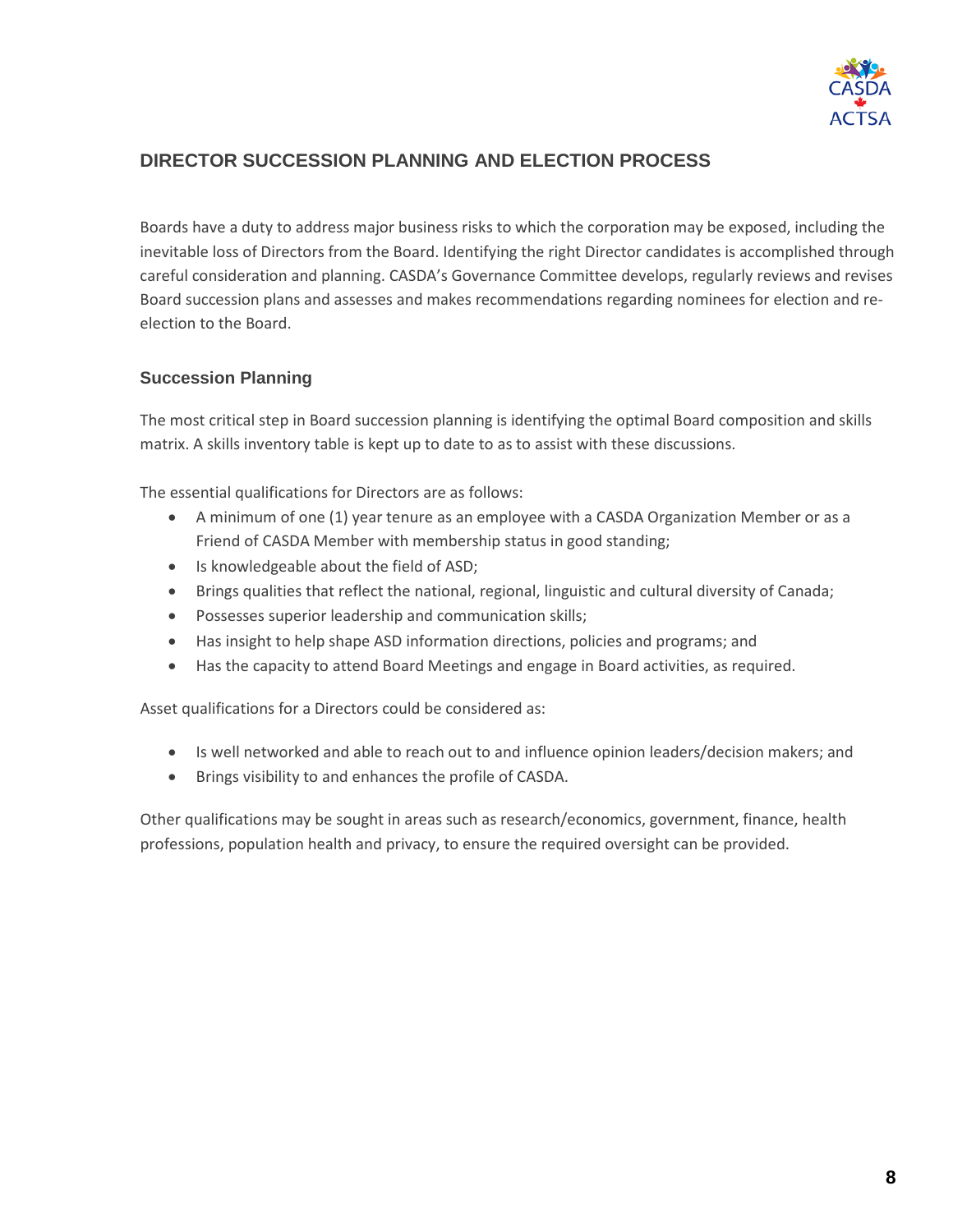

# <span id="page-8-0"></span>**DIRECTOR ELECTION PROCESS**

The Governance Committee assesses and makes recommendations regarding nominees for election and reelection by the Members of the Corporation. The process followed since incorporation to assist with electing Directors has been as follows:

- Nominations for an appointment on the Board of Directors shall be made by CASDA members and delivered to the Board of Directors Chair prior to the Fiscal Year end (December 31).
- The Governance Committee may solicit nominations based on gaps identified in skills matrix.

<span id="page-8-1"></span>Each year the nomination process will be communicated to members.

#### **Assessment**

Once individuals have been identified to fill a vacancy or vacancies on the Board, the Governance Committee meets to consider the candidates. When reviewing the composition and skills mix, Governance Committee members consider the following:

- Whether the Board lacks skills that may prove critical to understanding and managing current and future business operations;
- Whether more than one Director should possess skills that are critical to current or future business operations. Such redundancy helps when sustaining the loss of Directors, and
- The importance of maintaining adequate depth of critical skills; however, candidates should also offer diversity of experience, skills and viewpoints.

### <span id="page-8-2"></span>**Elections**

Following its assessment of nominees, the Governance Committee makes a recommendation to the Members of the Corporation to be voted upon at the annual general meeting or at a special meeting of the members.

### <span id="page-8-3"></span>**Terms of Office and Re-Election**

A Director is eligible for election or designation as a Director for three consecutive terms not to exceed, in the aggregate, six (6) years. Thereafter, he or she is not eligible for re-election until the passing of one year or the following Annual General Meeting, whichever is sooner. This limitation can be abrogated to permit a Director to serve in the office of Chair, Vice Chair or Past-Chair. This limitation does not apply to the employee of the National Autism Organization representative(s) if the roster of such members is less than three.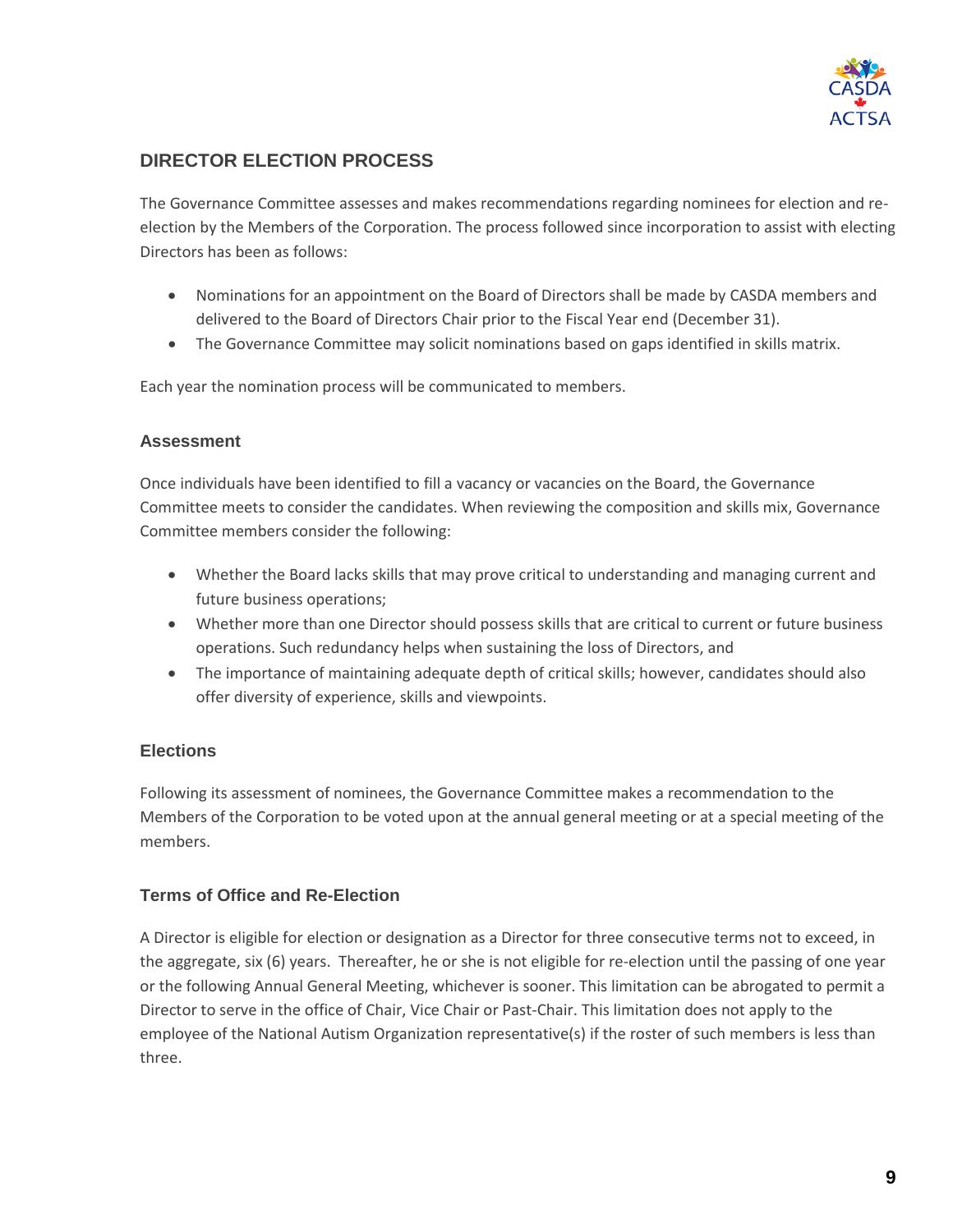

When a Director is eligible for re-election and has continued interest in serving as a Director, the Governance Committee reviews his or her qualifications within the context of the skills matrix and then makes recommendations at the annual general meeting to the Members of the Corporation regarding reelections.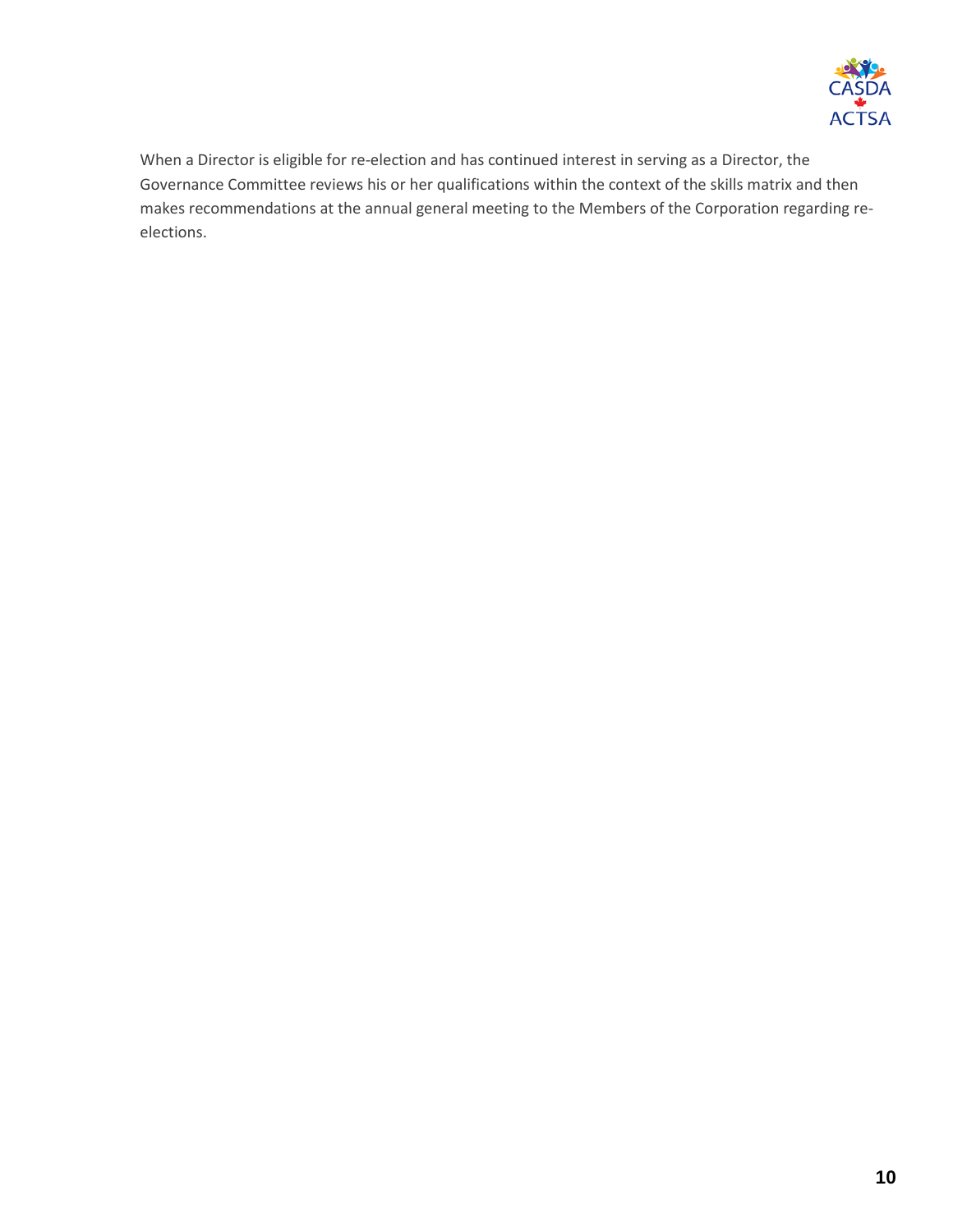

### <span id="page-10-0"></span>**BOARD POLICIES**

An effective Board develops the policies, processes and procedures necessary to carry out its responsibilities. This sets the foundation for good corporate governance and sound risk management.

One code and three policies apply to CASDA's Board of Directors:

- Code of Conduct
- One Voice Policy
- Travel Policy and
- Remuneration Policy

These policies are provided in Appendix B.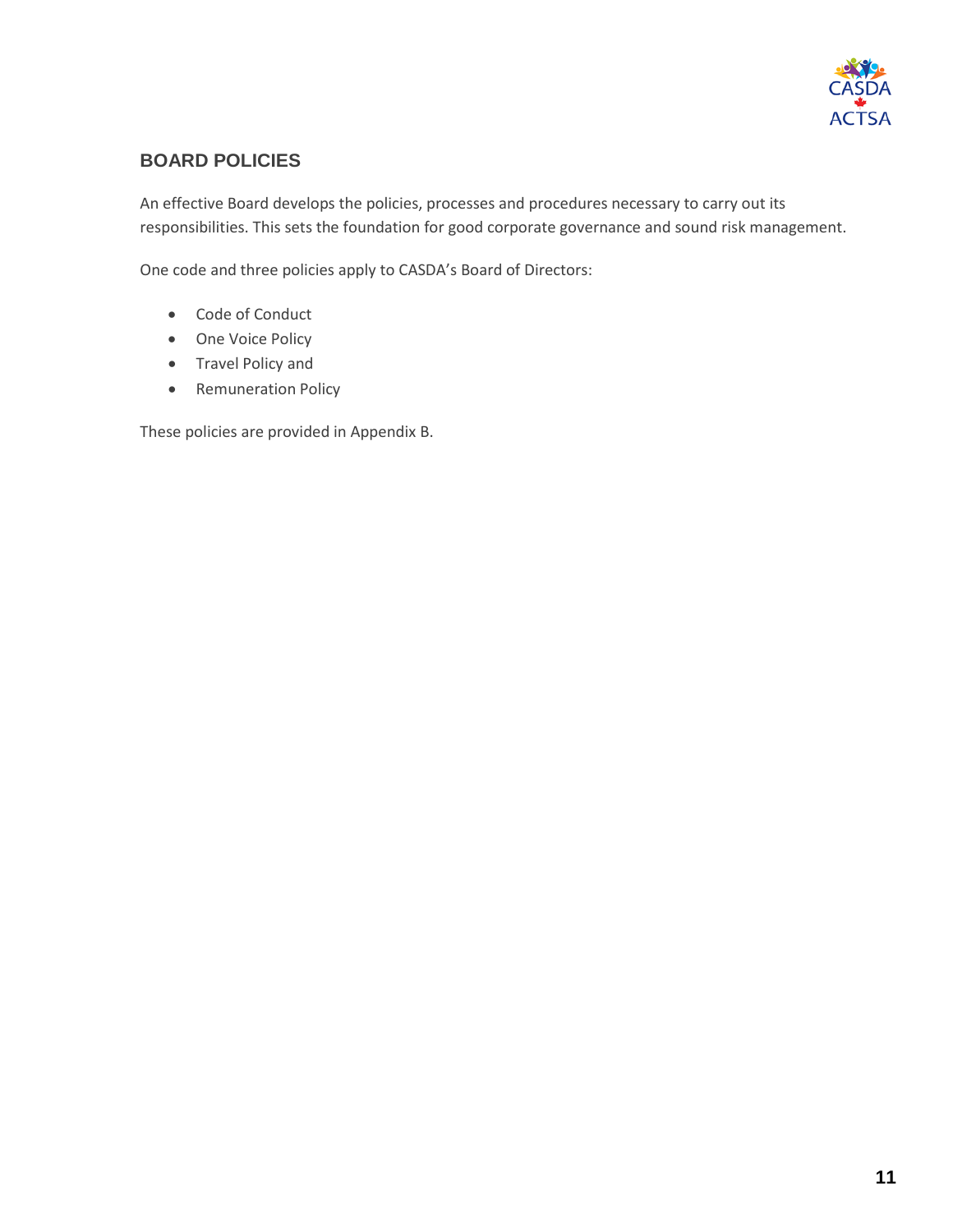

### <span id="page-11-0"></span>**BOARD COMMITTEES**

Board committees are established to conduct specific activities that contribute to the fulfillment of the Board's or the organization's mandate and to allow the full Board to focus on more strategic matters. The Board committees benefit from the skills and expertise of Board members. Other committees may be struck on an ad hoc basis, or from time to time, to ensure that CASDA has the capacity to take on additional projects.

CASDA's Board has four standing committees:

- Canadian Autism Leadership Summit Planning Committee (CALSPC)
- Finance and Audit Committee (FAC);
- Governance Committee (GC); and
- Membership Committee (MC).

<span id="page-11-1"></span>As required, time limited, ad-hoc committees may be struck by the Board of Directors.

#### **Committee Role and Responsibilities**

The role of each Board committee is to oversee specific activities of the organization as well as activities of the Board (for example, governance practices and recruiting new Board members). Each Board committee has a set of responsibilities that ensures that the full Board can stay focused on matters of strategic importance. Board committee updates are provided to the full Board at each of its meetings, and committee recommendations are brought forward as required. The full Board then undertakes its own deliberation process prior to determining its approval of specific activities.

#### <span id="page-11-2"></span>**Committee Chairs and Members**

The Governance Committee selects committee chairs and members as new Directors are recruited to the Board. The process entails carefully considering the skills/expertise required on each of the committees and matching these to the skills/experience of current Board members. The process also involves ensuring that representation on these committees is balanced among regions and representation types, as well as ensuring a balance in workload among Board members. For committee chairs, the process is the same, in addition to ensuring the members' willingness to undertake the extra work required by committee chairs. Once a Board member is identified as a potential committee member, he or she is approached regarding his or her ability and willingness to become a member and/or chair of a particular committee.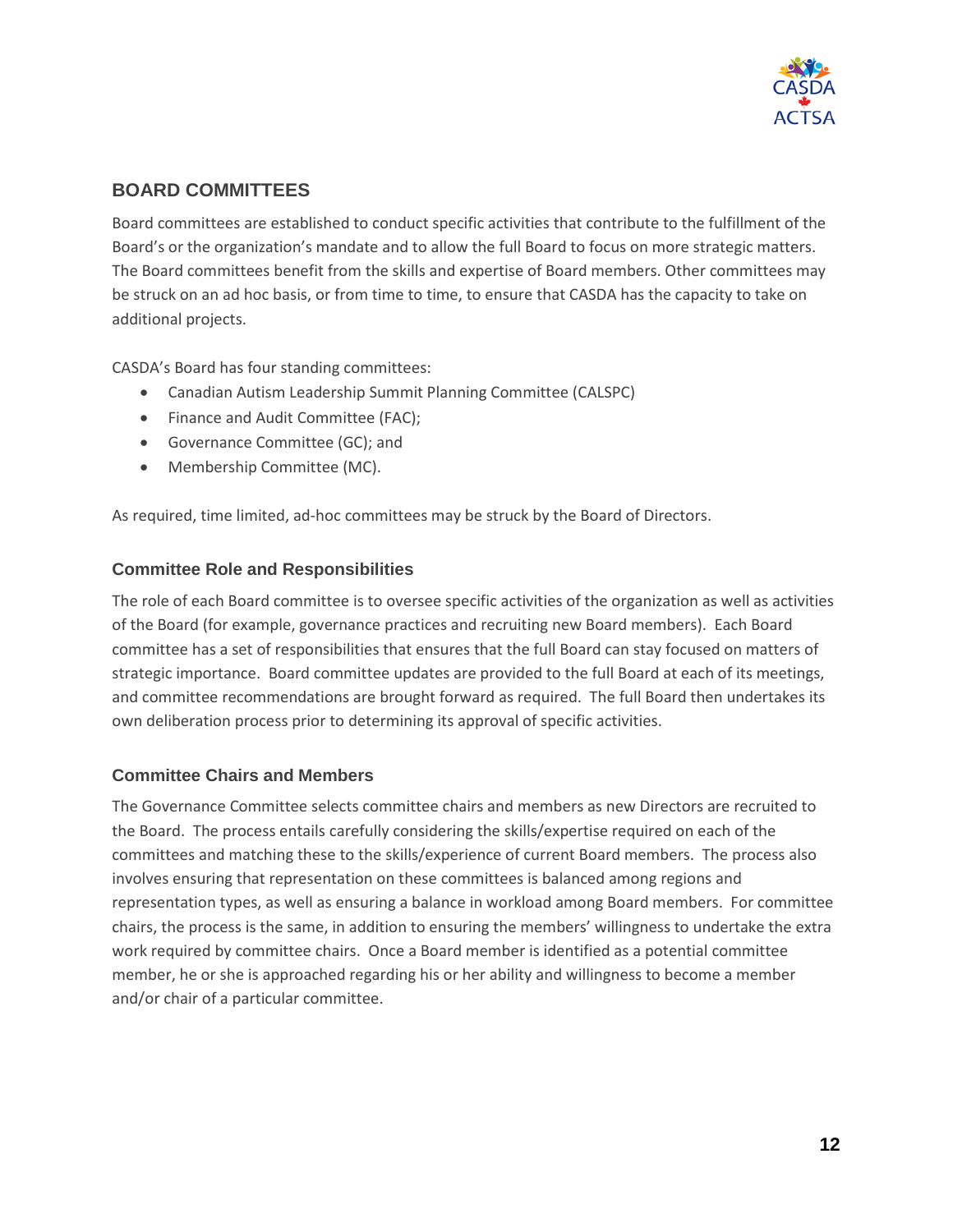

#### <span id="page-12-0"></span>**General Committee Guidelines**

- All committees report to the Board of Directors.
- Committees will meet a minimum of four times per year.
- Committee minutes or a summary report will be prepared and sent to the Board Chair to be included in Board Meeting materials.
- Members may participate via video or tele-conference or in person.
- Meetings will be called at the request of the committee chair.
- Quorum is a majority of members.
- The Committee Chair shall preside at all Committee meetings, and shall have a second and deciding vote in the event of a tie. In the absence of the Committee Chair, the other members of a Committee shall appoint one of their members to act as Chair for that particular meeting.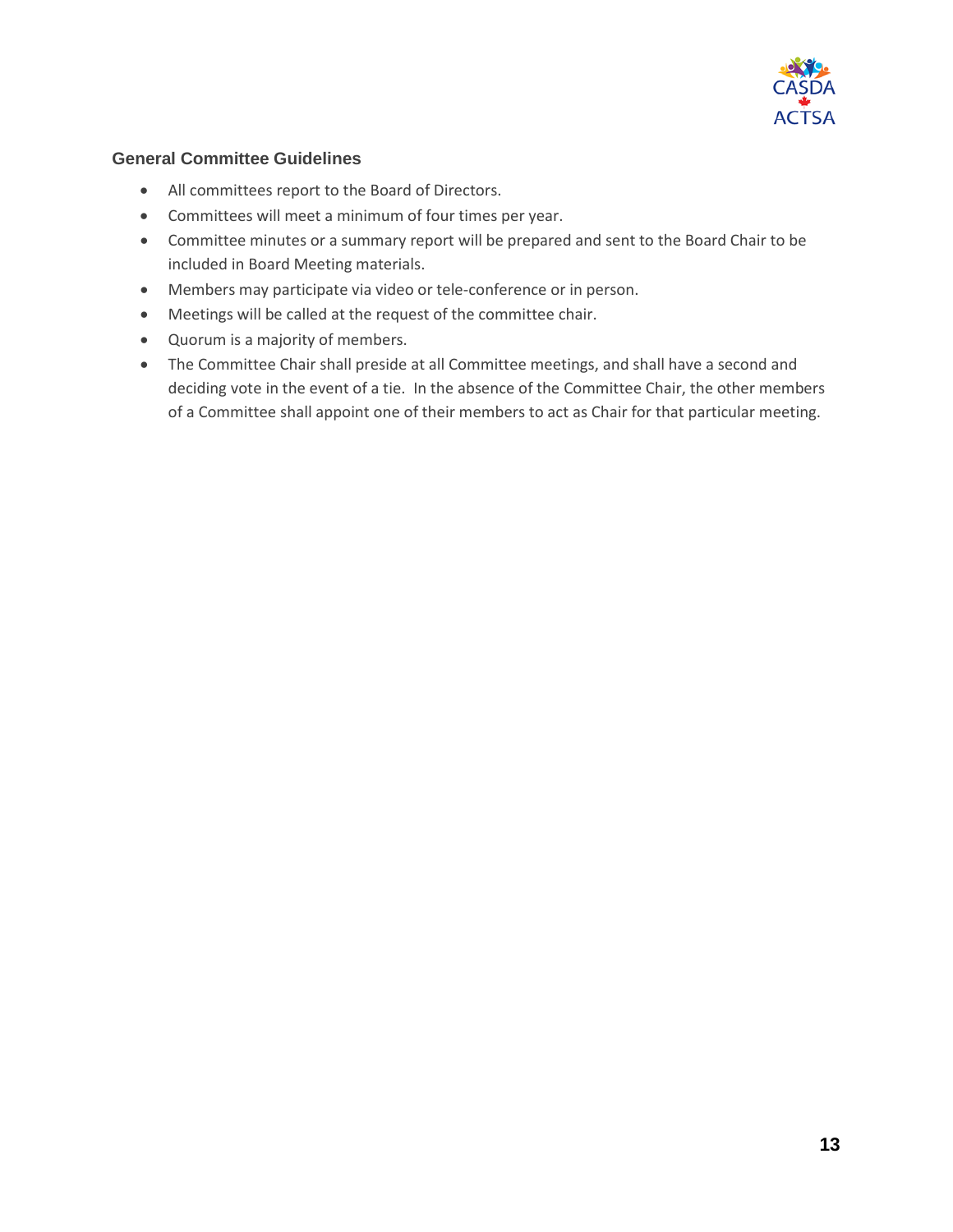

### <span id="page-13-0"></span>**COMMITTEE TERMS OF REFERENCE**

#### <span id="page-13-1"></span>**Canadian Autism Leadership Summit Planning Committee**

The Canadian Autism Leadership Summit Planning Committee (CALSPC) assists the Board with planning the Canadian Autism Leadership Summit.

#### **Roles and Responsibilities**

• Plan the Canadian Autism Leadership Summit. Planning activities include: financial oversight, preparing an agenda that supports CASDA's strategic priorities, meaningfully engaging members.

#### **Membership**

The CALSPC is composed of not less than three Directors and may include members from the community.

#### **Frequency of Meetings**

<span id="page-13-2"></span>Weekly for the 6 months prior to the Summit via conference call.

#### **Finance and Audit Committee**

The Finance and Audit Committee (FAC) assists the Board with making decisions and engaging in oversight that ensures the organization's financial health. CASDA's Treasurer Chairs the Finance and Audit Committee.

#### **Roles and Responsibilities**

- Review and recommend approval of the broad financial policies of CASDA, including the yearly budget.
- Review the financial position of CASDA.
- Formulate recommendations regarding the financial statements, the public accountant's report and the appointment of the forthcoming year's public accountant and related fees.
- Provide direction and review for CASDA's internal audit program.

#### **Membership**

The FAC is composed of not less than three Directors.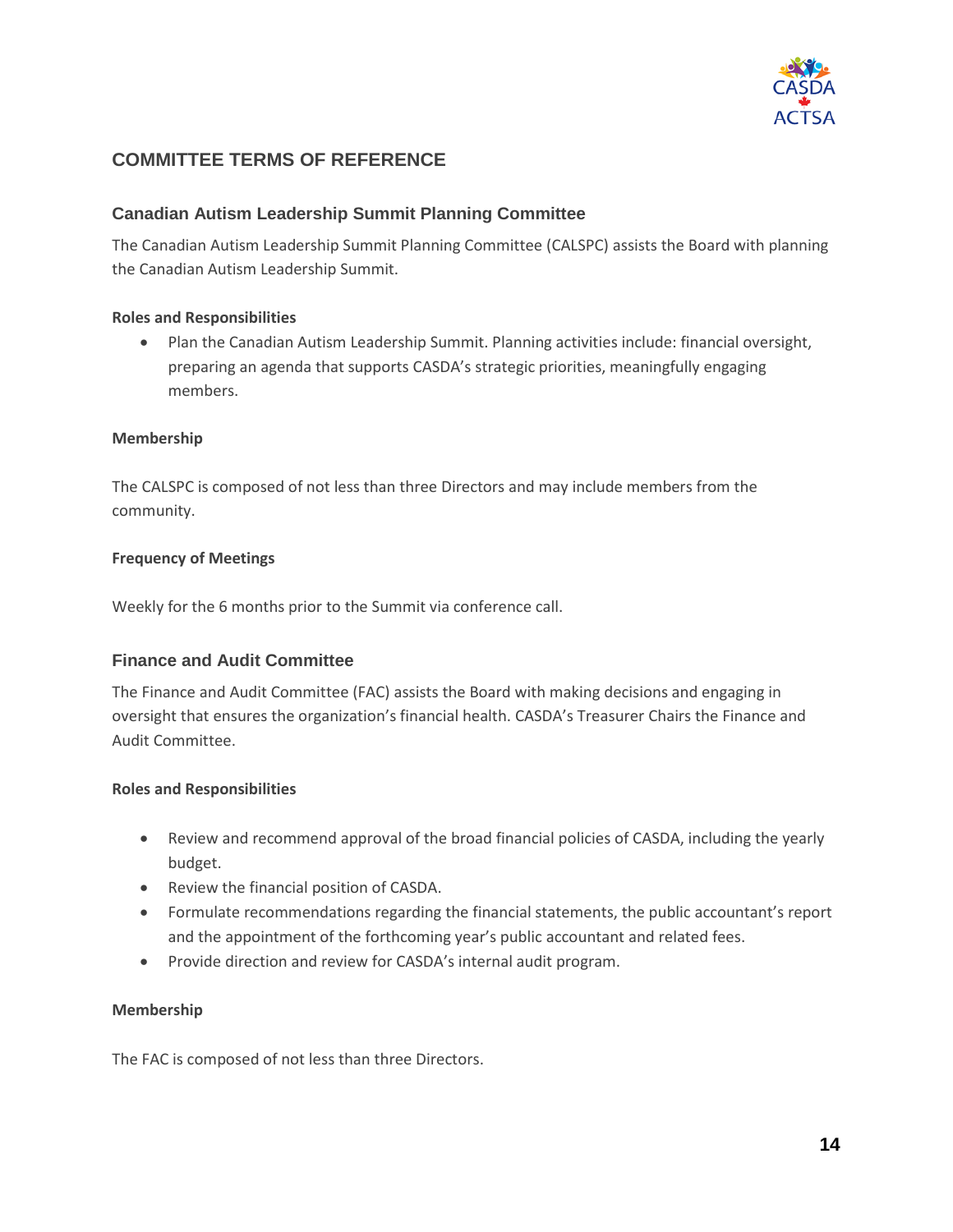

#### **Frequency of Meetings**

The FAC meets at least three times each year by conference call.

#### **Committee Recommendations**

Recommendations from the FAC shall be made by at least three members who are present at the meeting. In the event that three members are not present, a recommendation signed by all members of the committee may be presented to the Board of Directors.

#### <span id="page-14-0"></span>**Governance Committee**

The Governance Committee (GC) assists the Board in improving its functioning, structure, composition and infrastructure.

#### **Roles and Responsibilities**

- Direct and oversee the assessment of the Board and Board committees every other year, review such assessments and make recommendation to the Board regarding ways in which governance performance and contributions can be enhanced.
- Oversee Board member succession planning and assess and make recommendations regarding nominees for election and re-election of the Members of the Corporation.
- Provide advice regarding the Board members' orientation and education program, including review of the governance handbook.
- Review, assess and draft policies and decisions regarding governance performance for Board deliberation and action (for example, Remuneration Policy).
- Develop annual work plans for approval by the Board.
- Develop Board Meeting agendas that align with the annual work plans.
- Perform other task related to governance performance as assigned by the Board.
- Evaluate Board function and effectiveness at least annually.

#### **Membership**

The GC is composed of not less than five Directors.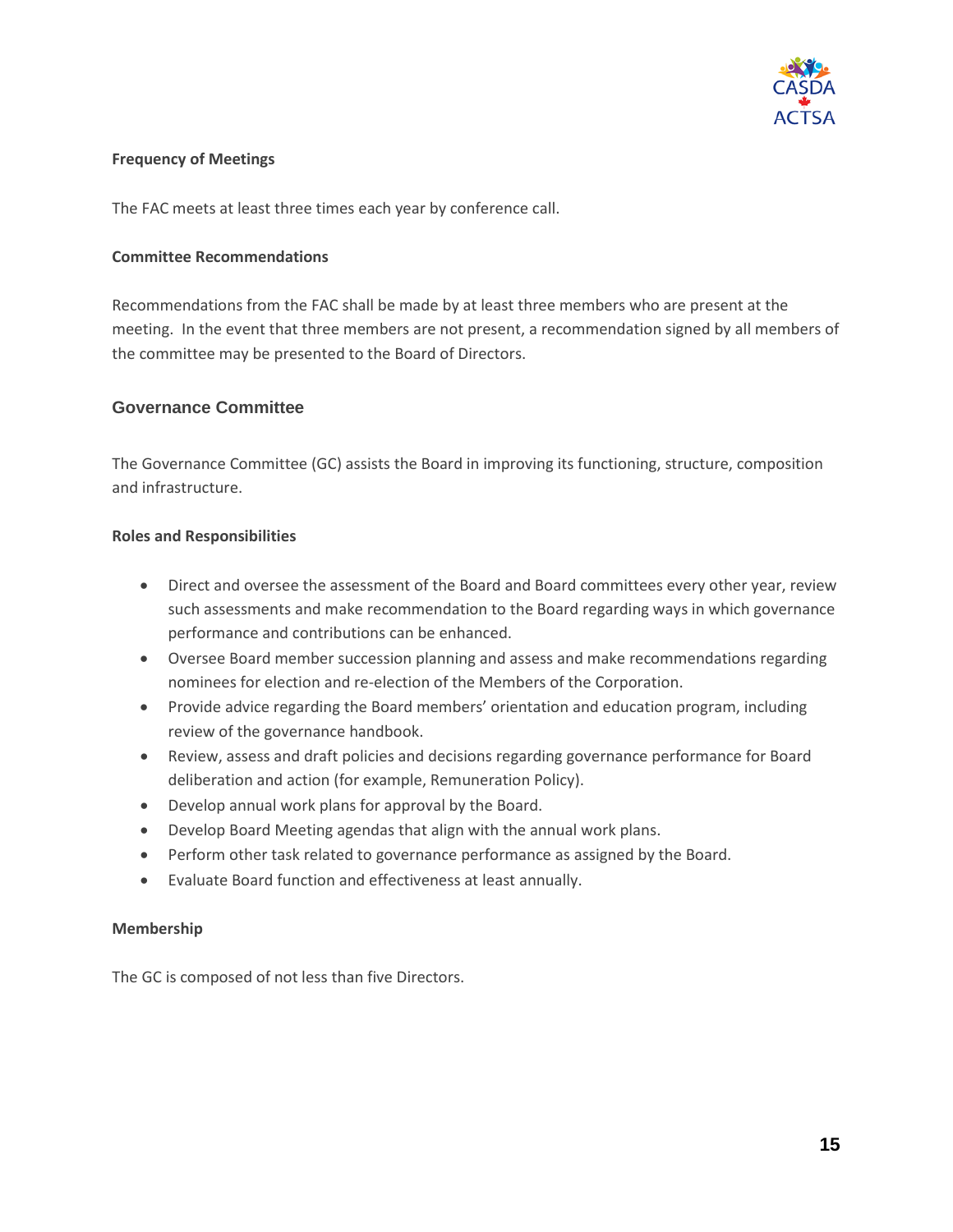

#### **Frequency of Meetings**

The GC meets at least four times each year. Other meetings may be required on an ad hoc basis, depending on the frequency and number of elections/re-elections to the Board. Meetings may be held by teleconference or in person, as appropriate.

#### **Committee Recommendations**

Recommendations from the GC shall be made by at least three members who are present at the meeting. In the event that three members are not present, a recommendation signed by all members of the committee may be presented to the Board of Directors.

#### <span id="page-15-0"></span>**Membership Committee**

The Membership Committee (MC) assists the Board with the recruitment, retention and support of CASDA members.

#### **Roles and Responsibilities**

- Make recommendations to the Board on activities to promote membership.
- Develop membership-building programs.
- Develop and oversee the implementation of survey tools such as membership needs assessments and satisfaction surveys.
- Promote membership peer recognition which may include the development and implementation of an awards program based on objective selection criteria.
- Promote volunteerism and diversity to engage existing members and promote new membership.
- Advise and make recommendations to the Board on any issue relating to the provision of services to members.
- Provide advice to the Board concerning membership needs.
- Partner with other committees as appropriate on matters of common interest.
- Report to the Board at least quarterly or more often as required on membership committee activities.

#### **Membership**

The MC is composed of not less than three Directors.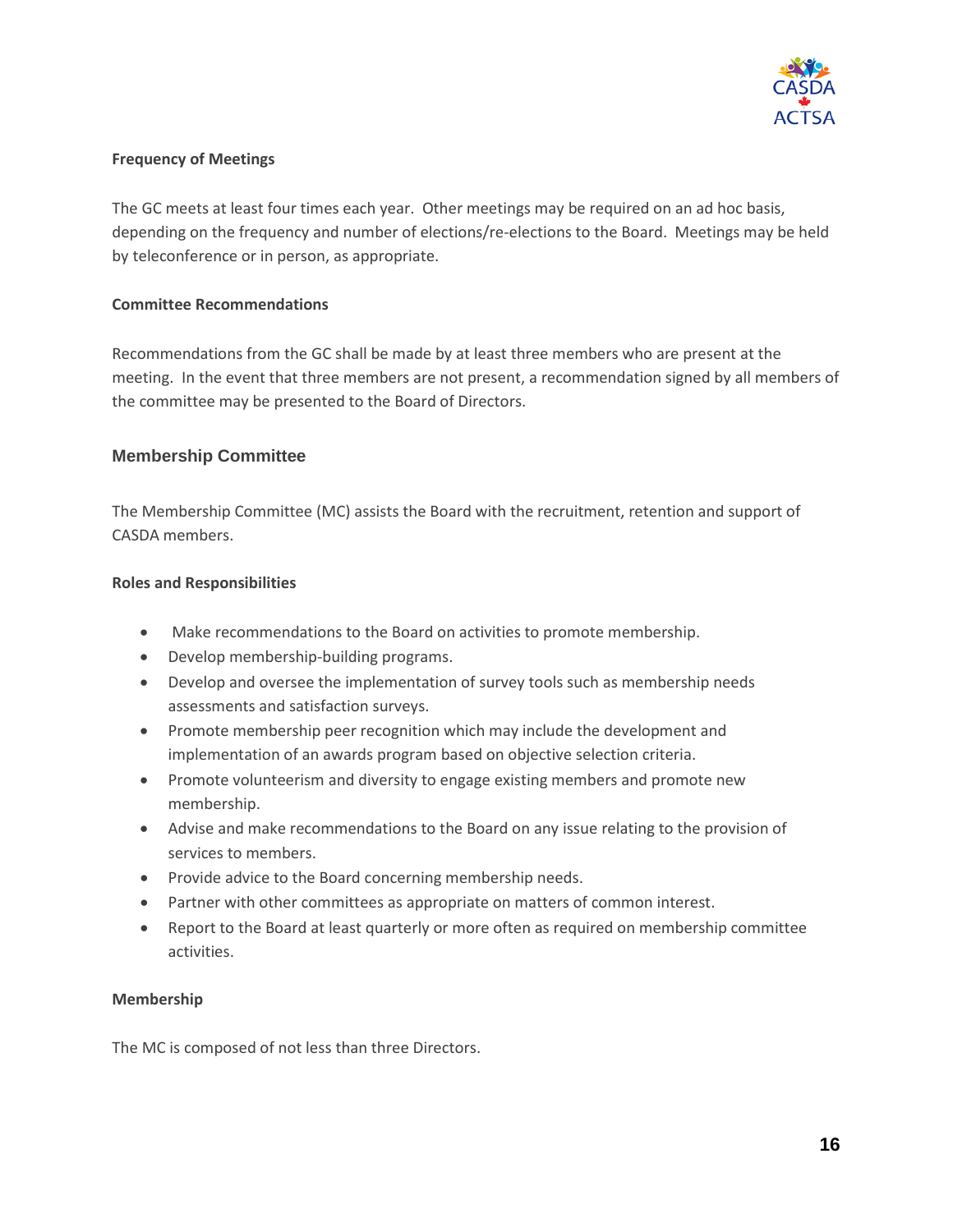

#### **Frequency of Meetings**

The MC meets at least once each year. Other meetings may be required on an ad hoc basis. Meetings may be held by teleconference or in person, as appropriate.

#### **Committee Recommendations**

Recommendations from the MC shall be made by at least three members who are present at the meeting. In the event that three members are not present, a recommendation signed by all members of the committee may be presented to the Board of Directors.

Note: CASDA's Governance Handbook was modelled on the Canadian Institute for Health Information, Board of Directors Handbook 2014.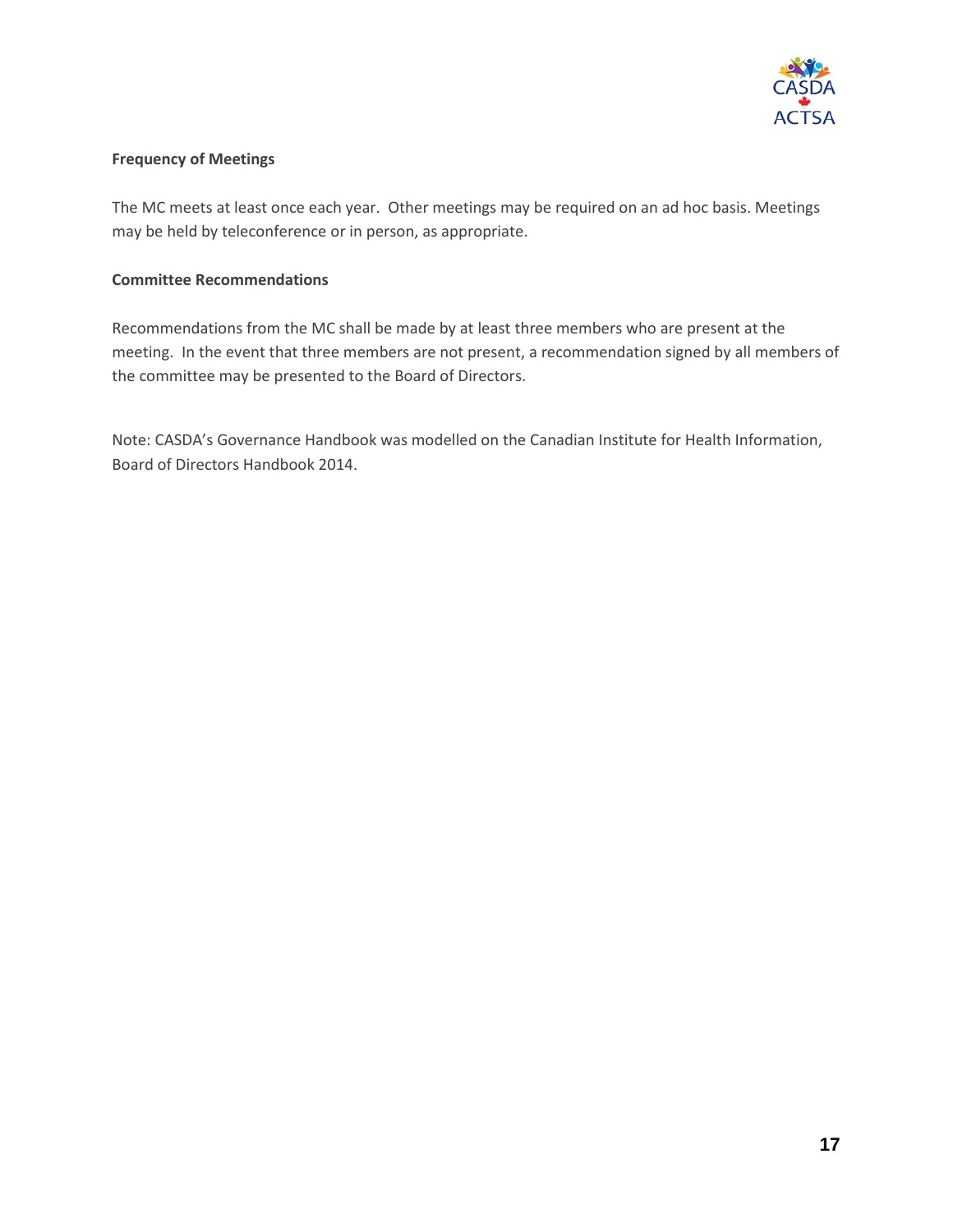<span id="page-17-1"></span>

# <span id="page-17-0"></span>**APPENDIX A – CORPORATION BY-LAWS CANADIAN AUTISM SPECTRUM DISORDERS ALLIANCE ALLIANCE CANADIENNE DES TROUBLES DU SPECTRE AUTISTIQUE**

# **ARTICLE 1 – PREAMBLE**

- 1.1 The English name of the corporation shall be *Canadian Autism Spectrum Disorders Alliance.* The French name of the corporation shall be *Alliance Canadienne des Troubles du Spectre de l'autisme.* Referred to hereafter as the "Corporation".
- 1.2 There are many terms used to refer to various Autism Spectrum Disorders (ASD) including: Autism, Classic Autism, High Functioning Autism, Autistic Disorder, Asperger Syndrome, Asperger Disorder, Pervasive Developmental Disorder (PDD), and Autism Spectrum Disorder (ASD). All are commonly used terms and may be interpreted differently in various settings. The term "autism", for the purposes of this corporation, will refer to all these terms inclusively.
- 1.3 The Corporation is a coalition of organizations and individuals sharing a common vision, mission and goal. The Members are committed to working together in the best interest of the Corporation.
- 1.4 The goals of the Corporation shall be as set out in the Certificate of Incorporation, or any amendments thereto filed from time to time.

# **ARTICLE 2 – DEFINITIONS**

In this by-law and all other by-laws of the Corporation, unless the context otherwise requires:

**"Act"** means the Canada Not-For-Profit Corporations Act S.C. 2009, c.23 including the Regulations made pursuant to the Act, and any statute or regulations that may be substituted, as amended from time to time;

**"Articles"** means the original or restated articles of incorporation or articles of amendment, amalgamation, continuance, reorganization, arrangement or revival of the Corporation;

**"Board"** means the Board of Directors of the Corporation and "Director" means a Member of the Board;

**"By-law"** means this by-law and any other by-law of the Corporation as amended and which are, from time to time, in force and effect;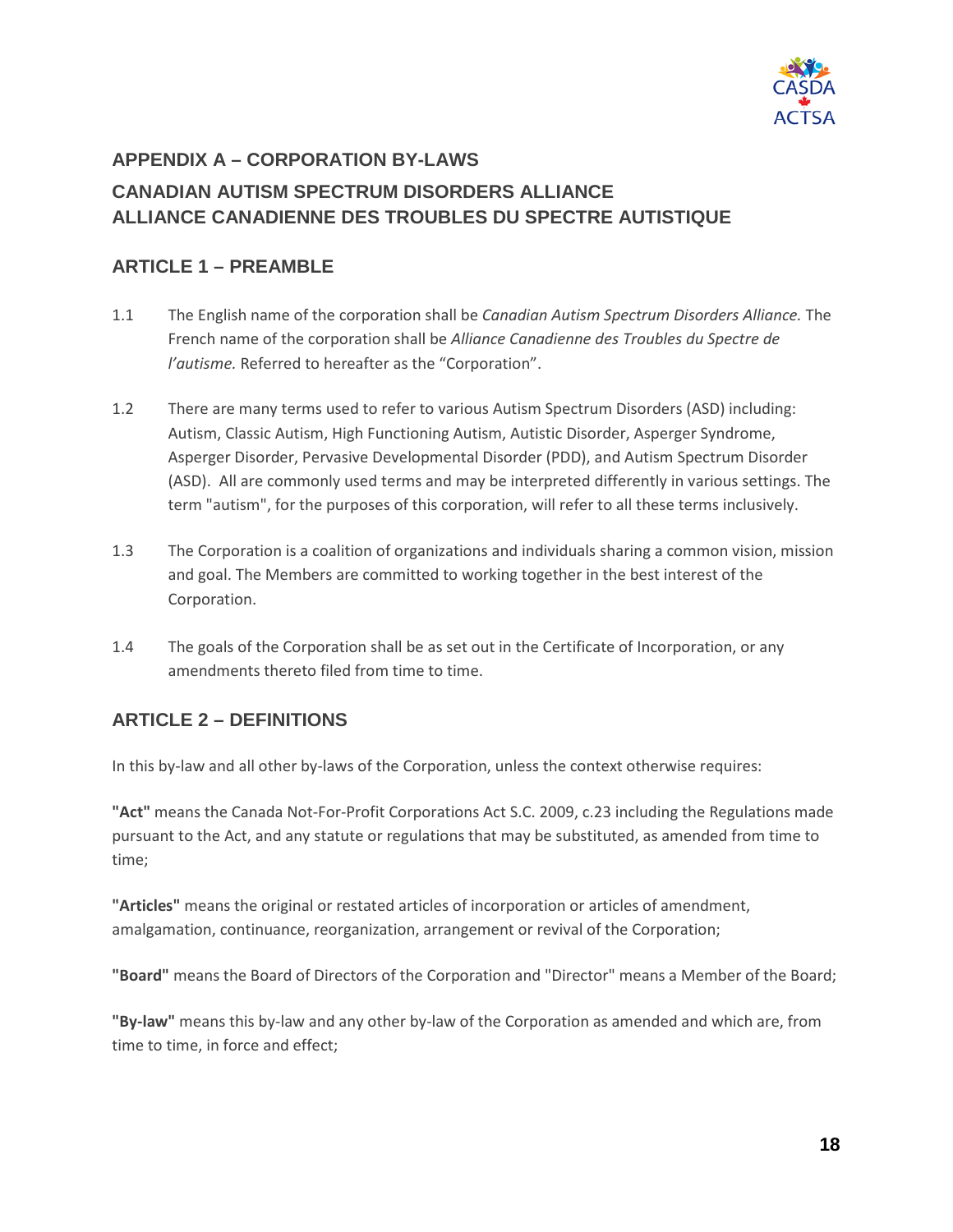

**"Meeting of Members"** includes an annual meeting of Members or a special meeting of Members; "special meeting of Members" includes a meeting of any class or classes of Members and a special meeting of all Members entitled to vote at an annual meeting of Members;

**"Ordinary resolution"** means a resolution passed by a majority (50% + 1) of the votes cast on that resolution, except as provided in the article related to voting at the Annual General Meeting;

**"Regulations"** means the regulations made under the Act, as amended, restated or in effect from time to time; and

**"Special resolution"** means a resolution passed by a majority of not less than two-thirds (2/3) of the votes cast on that resolution.

**"Annual General Meeting"** (AGM) shall mean the annual general meeting of the Corporation, held annually, and called pursuant to Article 6 of these by-laws.

**"Fees"** shall mean the Membership fee to become and remain an active Member of the Corporation.

# **ARTICLE 3 – INTERPRETATIONS**

In the interpretation of this by-law, words in the singular include the plural and vice-versa, words in one gender include all genders, and "person" includes an individual, body corporate, partnership, trust and unincorporated organization. Headings used throughout this by-law are for reference purposes only and does not affect the interpretation of the by-law.

# **ARTICLE 4 – EXECUTION OF DOCMENTS**

Approved deeds, transfers, assignments, contracts, obligations and other instruments in writing requiring execution by the Corporation may be signed by any two (2) of its officers or Directors. In addition, the Board may from time to time direct the manner in which and the person or persons by whom a particular document or type of document shall be executed. Any signing officer may certify a copy of any instrument, resolution, by-law or other document of the Corporation to be a true copy thereof.

### **ARTICLE 5 – FINANCIAL YEAR END**

The financial year end of the Corporation shall be December 31 in each year.

# **ARTICLE 6 – BANKING ARRANGEMENTS**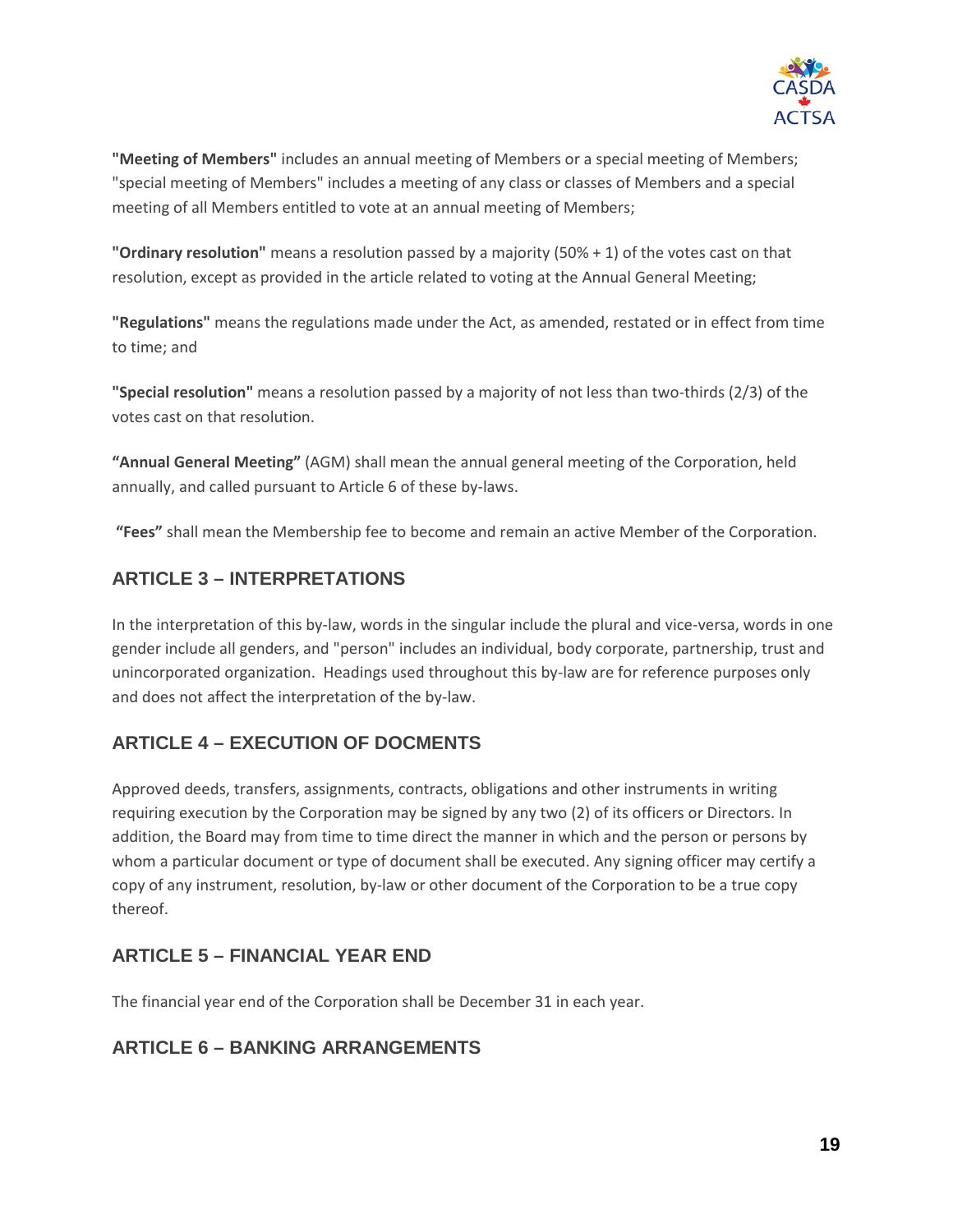

The banking business of the Corporation shall be transacted at such bank, trust company or other firm or corporation carrying on a banking business in Canada or elsewhere as the Board of Directors may designate, appoint or authorize from time to time by resolution. The banking business or any part of it shall be transacted by an officer or officers of the Corporation and/or other persons as the Board of Directors may by resolution from time to time designate, direct or authorize.

# **ARTICLE 7 - ANNUAL FINANCIAL STATEMENTS**

The Corporation shall send to the Members a copy of the annual financial statements and other documents referred to in subsection 172(1) (Annual Financial Statements) of the Act or a copy of a publication of the Corporation reproducing the information contained in the documents. Instead of sending the documents, the Corporation may send a summary to each Member along with a notice informing the Member of the procedure for obtaining a copy of the documents themselves free of charge. The Corporation is not required to send the documents or a summary to a Member who, in writing, declines to receive such documents.

# **ARTICLE 8 – CLASSES OF MEMBERS**

#### ARTICLE 8 – CLASSES OF MEMBERS

8.1 Subject to the articles, there shall be two classes of members in the Corporation, namely, Organization members and Ally members. Membership in the Corporation shall be available to Members that have applied for and been accepted into membership in the Corporation by resolution of the Board or in such other manner as may be determined by the Board. The following conditions of membership shall apply:

#### 8.2 Organization Members

8.2.2 Organization Memberships shall be available only to autism serving organizations and incorporated as a charity and/or not for profit organization, pursuant to applicable Federal and/or Provincial laws.

8.2.1 Organization Members are voting members of CASDA. Each Organization Member is entitled to receive notice of, attend and vote at all meetings of members and shall be entitled to one (1) vote at such meetings.

8.2.4 The term of membership of an Organization member shall be annual, subject to renewal in accordance with the policies of the Corporation.

8.2.5 As set out in the bylaws, each Organization Member is entitled to receive notice of, attend and vote at all meetings of members and each Organization Member shall be entitled to one (1) vote at such meetings.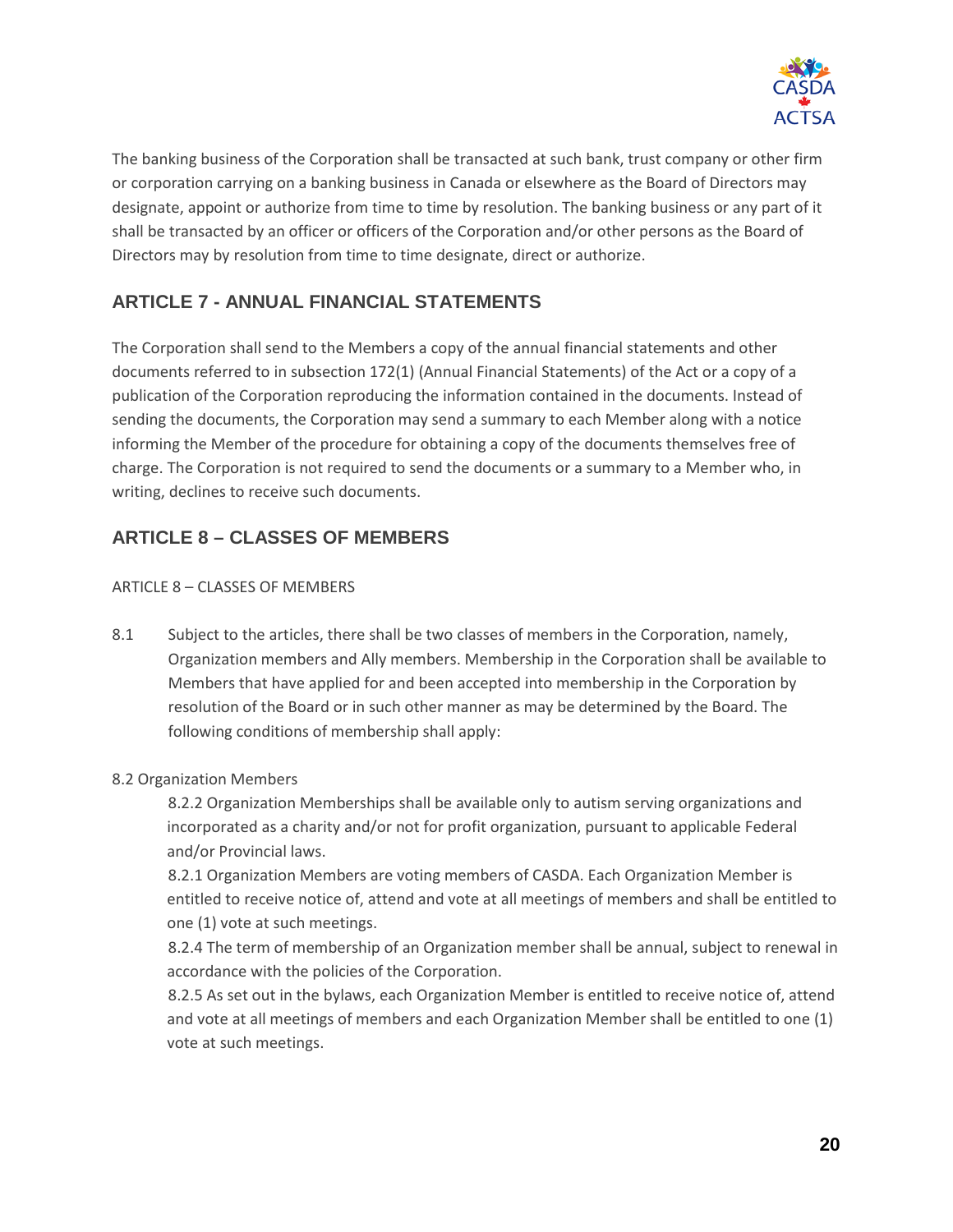

#### 8.3 Ally Members

- 8.3.1 Ally Members are non-voting members of CASDA.
- 8.3.2 Ally membership is open to individuals that have attained the age of eighteen (18) and are residents of Canada.

8.3.3 Ally Membership is also open to incorporated organizations that do not qualify as Organization Members.

8.3.3 Subject to the Act and the Corporation's articles, Ally Members may not be entitled to receive notice of, attend or vote at regular meetings of the members of the Corporation.

- 8.4 The term of Membership shall be annual, subject to renewal in accordance with the policies of the Corporation.
- 8.5 Pursuant to subsection 197(1) (Fundamental Change) of the Act, a special resolution of the Members is required to make any amendments to this section of the by-laws if those amendments affect Membership rights and/or conditions described in paragraphs 197(1)(e), (h), (l) or (m).

### **ARTICLE 9 - MEMBERSHP TRANSFERABILTY**

A Membership may only be transferred to the Corporation. Pursuant to Section 197(1) (Fundamental Change) of the Act, a special resolution of the Members is required to make any amendment to add, change or delete this section of the by-laws.

### **ARTICLE 10 – MEMBERS' MEETING**

10.1 Notice of the time and place of a meeting of Members shall be by the following means: 10.1.1 By telephonic, electronic or other communication facility to each member entitled to vote at the meeting, during a period of 21 to 35 days before the day on which the meeting is to be held; or 10.1.2 By mail, courier or personal delivery to each member entitled to vote at the meeting,

during a period of 21 to 60 days before the day on which the meeting is to be held.

- 10.2 At any meeting of Members quorum shall be ten (10) Organization Members present at the meeting. If a quorum is present at the opening of a meeting of Members, the Members present may proceed with the business of the meeting even if a quorum in not present throughout the meeting.
- 10.3 At any meeting of members every question shall, unless otherwise provided by the by-laws or by the Act, be determined by a majority of the votes cast on the questions by those Voting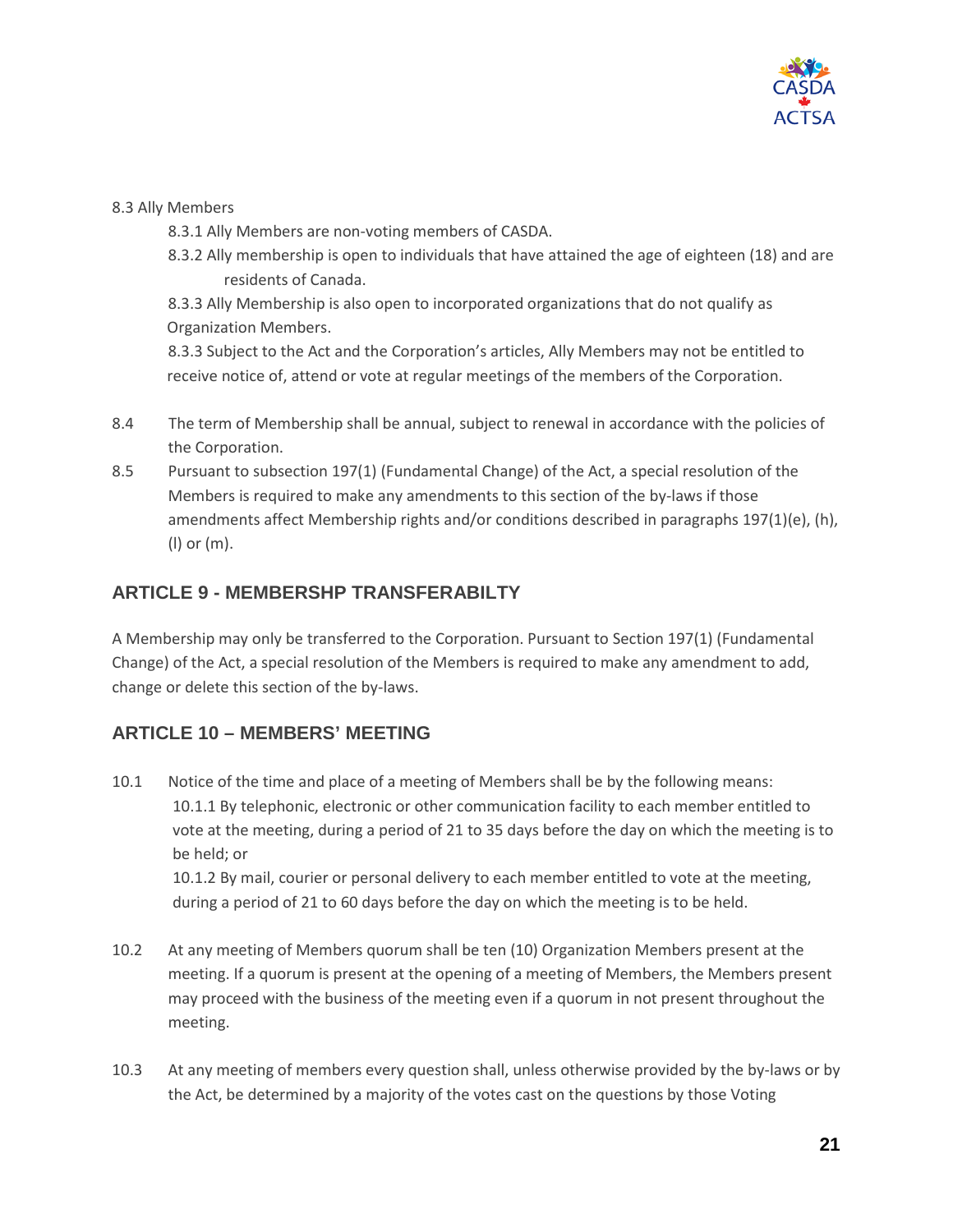

Members present at the meeting. In case of an equality of votes either on a show of hands or on a ballot or on the results of electronic voting, the chair of the meeting in addition to an original vote shall have a second or casting vote.

10.4 Pursuant to subsection 197(1) (Fundamental Change) of the Act, a special resolution of the Members is required to make any amendment to the by-laws of the Corporation to change the manner of giving notice to Members entitled to vote at a meeting of Members.

# **ARTICLE 11 – MEMBERS CALLING A MEMBERS' MEETING**

The Board of Directors shall call a special meeting of Members in accordance with Section 167 of the Act, on written requisition of Members carrying not less than 5% of the voting rights. If the Directors do not call a meeting within twenty-one (21) days of receiving the requisition, any Member who signed the requisition may call the meeting.

# **ARTICLE 12 – VOTING RIGHTS**

Each Organization Member in good standing shall have one (1) vote on all questions put to the Members at a Members' meeting or at the Annual General Meeting. Motions shall be passed by a simple majority of votes from the Organization Members present at the meeting or in the case of an electronic vote, a simple majority of electronic votes cast by all eligible members. Voting shall be by a showing of hands, verbal vote or other electronic means.

# **ARTICLE 13 – PARTICIPATION BY ELECTRONIC MEANS AT MEMBERS' MEETINGS**

If the Corporation chooses to make available a telephonic, electronic or other communication facility that permits all participants to communicate adequately with each other during a meeting of members, any person entitled to attend such meeting may participate in the meeting by means of such telephonic, electronic or other communication facility in the manner provided by the Act. A person participating in a meeting by such means is deemed to be present at the meeting. Notwithstanding any other provision of this by-law, any person participating in a meeting of members pursuant to this section who is entitled to vote at that meeting may vote, in accordance with the Act, by means of any telephonic, electronic or other communication facility that the Corporation has made available for that purpose.

# **ARTICLE 14 - ABSENTEE VOTING AT MEMBERS' MEETINGS**

14.1 Pursuant to section 171(1) (Absentee Voting) of the Act, a Member entitled to vote at a meeting of Members may vote by means of a telephonic, electronic or other communication facility if the Corporation has a system that: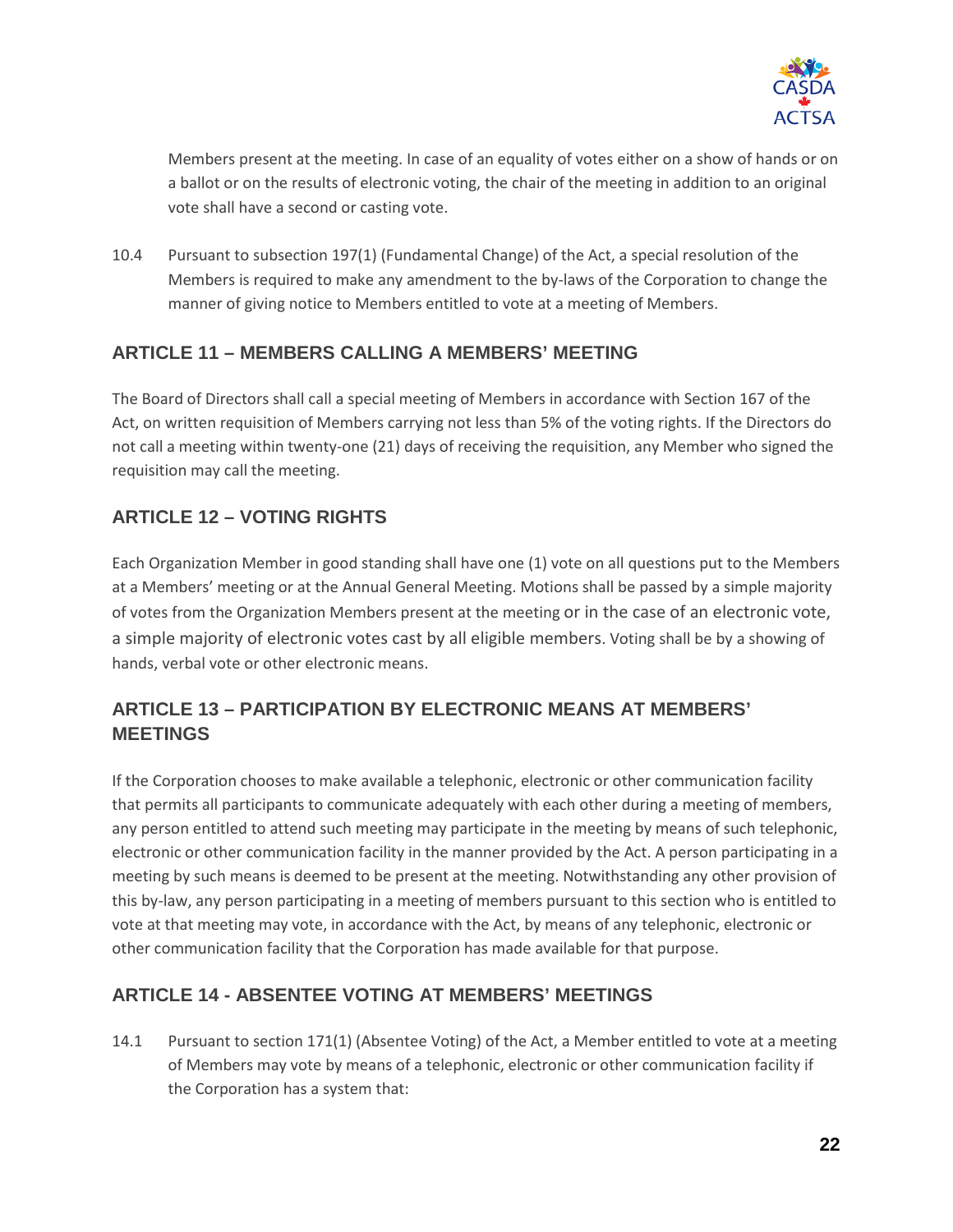

14.1.1 Enables the votes to be gathered in a manner that permits their subsequent verification, and

14.1.2 Permits the tallied votes to be presented to the Corporation without it being possible for the Corporation to identify how each Member voted.

14.2 Pursuant to subsection 197(1) (Fundamental Change) of the Act, a special resolution of the Members is required to make any amendment to the by-laws of the Corporation to change this method of voting by Members not in attendance at a meeting of Members. A special resolution must be passed by at least two-thirds of the votes cast at a meeting.

### **ARTICLE 15 – MEMBERSHIP DUES**

Members shall be notified in writing of the Membership dues at any time payable by them and, if any are not paid within ninety (90) days of the Membership renewal date the Members in default shall automatically cease to be Members of the Corporation.

### **ARTICLE 16 – TERMINATION OF MEMBERSHIP**

16.1 Membership to the Corporation and all rights and privileges attached thereto, shall cease under the following circumstances:

16.1.1 Upon written and signed notice of resignation to the Directors from the Member; 16.1.2 The member is expelled or their membership is otherwise terminated in accordance with the articles or by-laws;

16.1.3 An organizations term of membership expires;

16.1.4 An organization ceases to exist (becomes dissolved);

16.1.5 CASDA is liquidated or dissolved under the Act.

16.2 The Board shall have authority to expel any Member from the Corporation for any one or more of the following grounds:

16.2.1 Violating any provision of the articles, by-laws, or written policies of the Corporation; 16.2.2 Carrying out any conduct which may be detrimental to the Corporation as determined by the Board in its sole discretion;

16.2.3 For any other reason that the Board in its sole and absolute discretion considers to be reasonable, having regard to the purpose of the Corporation.

16.3 In the event that the Board determines that a Member should be expelled from Membership in the Corporation, the Chair, or such other officer as may be designated by the Board, shall provide twenty (20) days' notice of expulsion to the Member and shall provide reasons for the proposed expulsion. The Member may make written submissions to the Chair, or such other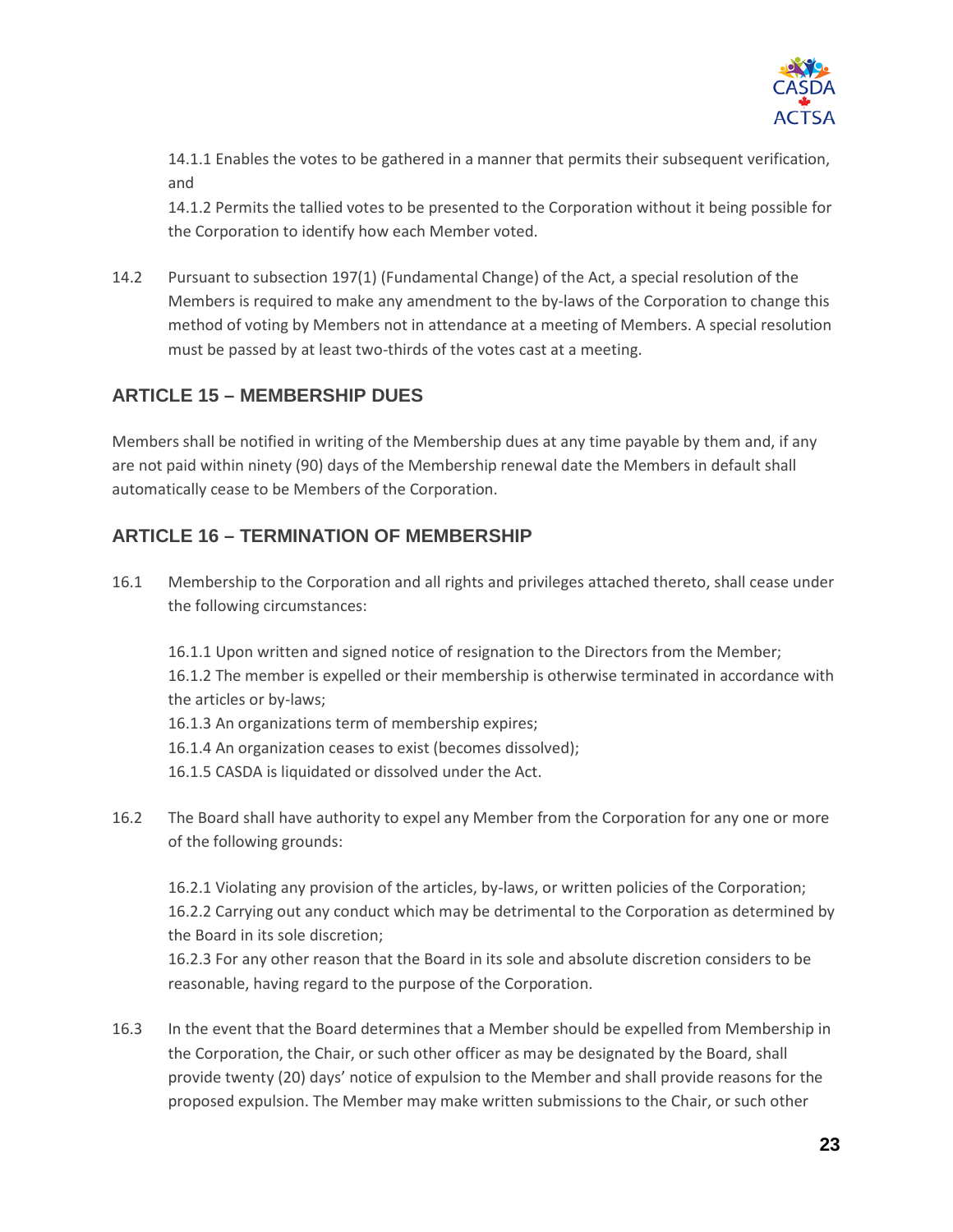

officer as may be designated by the Board, in response to the notice received within such twenty (20) day period. In the event that no written submissions are received by the Chair, the Chair, or such other officer as may be designated by the Board, may proceed to notify the Member that the Member is expelled from Membership in the Corporation. If written submissions are received in accordance with this section, the Board will consider such submissions in arriving at a final decision and shall notify the Member concerning such final decision within a further twenty (20) days from the date of receipt of the submissions. The Board's decision shall be final and binding on the Member, without any further right of appeal.

16.4 Subject to the articles, upon termination of membership, the rights of the member, including any rights in the property of the Corporation, automatically cease to exist.

### **ARTICLE 17 – BOARD OF DIRECTORS**

- 17.1 The property and business of CASDA will be managed by a Board of Directors with a minimum of three (3) and a maximum of fifteen (15) Directors. The Board of Directors shall be comprised of a minimum of five individuals employed by Organization Members, of which a minimum of 1 and a maximum of 3 will represent National Autism Organizations and a minimum of five Ally Members.
- 17.2 Nominations for election to the Board of Directors shall be delivered to the Board Chair prior to a date that will be annually communicated to members.
- 17.3 Elections for the Board of Directors may be held via mail (including email). A Director must be elected by a simple majority of electronic votes cast by all eligible members.
- 17.4 The term for a Director is two (2) years, commencing upon the adjournment of the Annual General Meeting at which the Director was elected.
- 17.5 A Director is eligible for election or designation as a Director for three consecutive terms not to exceed, in the aggregate, six (6) years. Thereafter, he or she is not eligible for re-election until the passing of one year or the following Annual General Meeting, whichever is sooner. This limitation can be abrogated to permit a Director to serve in the office of Chair, Vice Chair or Past-Chair. This limitation does not apply to the employee of the National Autism Organization representative(s) if the roster of such members is less than three.
- 17.6 Where a Director's position becomes vacant during the term, a quorum of Directors may fill the vacancy. Directors so appointed shall serve from the date of appointment by the Board until the unexpired term of their predecessor.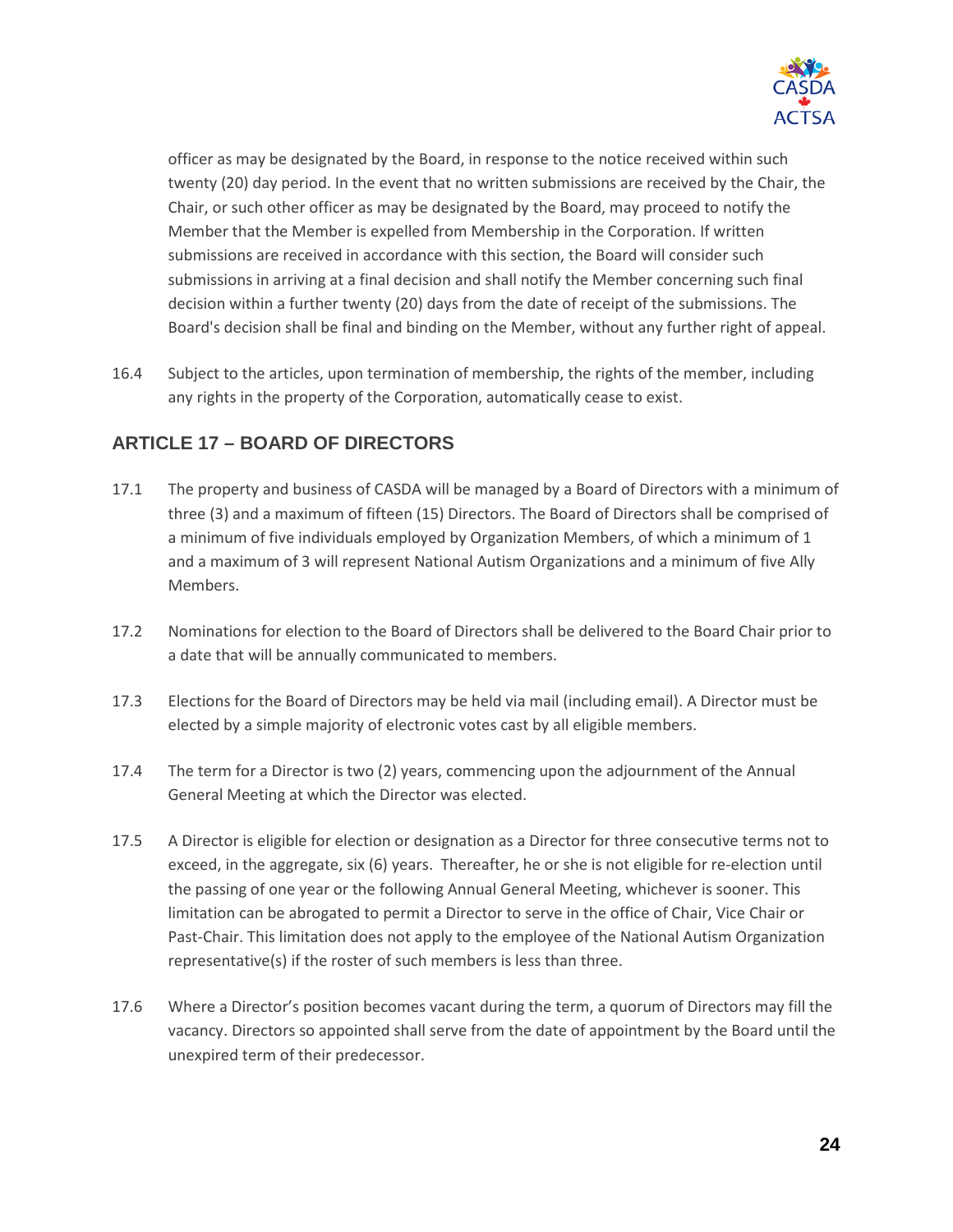

17.7 A Director shall be deemed to have vacated his or her position under the following circumstances:

> 17.7.1 If a Director resigns from the Board by delivering a signed letter of resignation to the Chair of the Board;

> 17.7.2 If he/she is declared incapable by a court in Canada or in another country; 17.2.3 If he/she becomes bankrupt or suspends payment or compounds with his creditors; 17.2.4 Upon failure to attend a minimum of two-third (2/3) of the Board Meetings, or upon absence without cause for three (3) consecutive Board Meetings within any calendar year; 17.2.5 Is removed by an ordinary resolution of members at a special meeting of Members to remove Directors;

17.2.6 The Director is less than 18 years of age;

17.2.7 Upon being expelled by a resolution of the Board; or 17.2.8 On death.

Where a Director ceases to be an employee of an Organization Member that has as its primary mandate a focus on autism, the Director will serve until the next AGM and provided the individual has not served a maximum term as Director they may be nominated as a Director.

- 17.8 The Board may expel any Member from the Board, for cause, which is deemed harmful or detrimental to the Corporation and consequently against its vision, mission or goals. Notice of Intention to Expel from the Board shall be served in writing at least fourteen (14) days in advance of the Board Meeting called for that purpose.
- 17.9 A Director under notice of Intention to Expel shall have the right to attend and participate at the Board Meeting at which the expulsion is to be voted upon. Expulsion shall be deemed to have occurred upon the passing of a motion by a simple majority of the Board.
- 17.10 No Director shall receive remuneration of any type from the Corporation for the performance of his or her governance duties as a Board Member. A director shall not be prohibited from receiving compensation for services provided to the corporation in another capacity. Expenses incurred while carrying out governance duties for the Corporation are the sole responsibility of the Member, unless otherwise approved by a motion from the Board.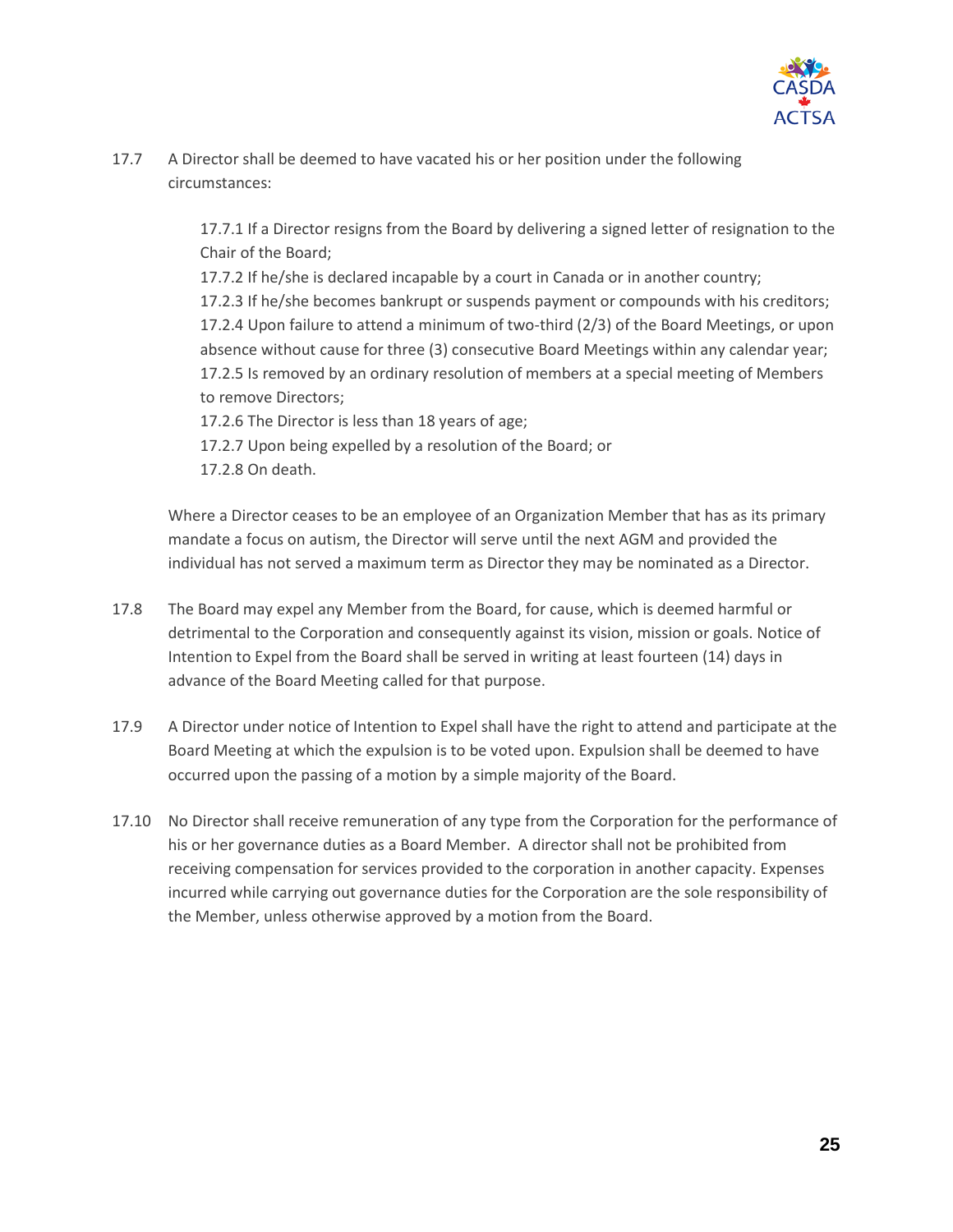

### **ARTICLE 18 – APPOINTMENT OF OFFICERS**

- 18.1 The Board may designate the offices of the Corporation, appoint officers on an annual or more frequent basis, specify their duties and, subject to the Act, delegate to such officers the power to manage the affairs of the Corporation. An officer may, but need not be a Director. A Director may be appointed to any office of the Corporation. Two or more offices may be held by the same person.
- 18.2 Unless otherwise specified by the Board (which may, subject to the Act modify, restrict or supplement such duties and powers), the offices of the Corporation, if designated and if officers are appointed, shall have the following duties and powers associated with their positions:

18.2.1 Chair of the Board – The chair of the Board shall be a Director. The Chair of the Board shall, when present, preside at all meetings of the Board of Directors and of the Members. The chair shall have such other duties and powers as the Board may specify. 18.2.2 Vice-Chair of the Board – The vice-chair of the Board shall be a Director. If the chair of the Board is absent or is unable or refuses to act, the vice-chair of the Board, if any, shall, when present, preside at all meetings of the Board of Directors and of the Members. The vice-chair shall have such other duties and powers as the Board may specify.

18.2.3 Secretary – If appointed, the secretary shall attend and be the secretary of all meetings of the Board and, Members. The secretary shall enter or cause to be entered in the Corporation's minute book, minutes of all proceedings at such meetings; the secretary shall give, or cause to be given, as and when instructed, notices to Members, Directors, the public accountant and Members of committees; the Secretary shall be the custodian of all books, papers, records, documents and other instruments belonging to the Corporation.

18.2.4 Treasurer – If appointed, the treasurer shall have such powers and duties as the Board may specify.

18.3 The powers and duties of all other officers of the Corporation shall be such as the terms of their engagement call for or the Board requires of them. The Board may from time to time and subject to the Act, vary, add to or limit the powers and duties of any officer.

### **ARTICLE 19 - BOARD MEETINGS**

19.1 All Board Meetings will be those of the Board of the Corporation. A Board Meeting will be called by the Chair or Vice-Chair within five (5) days of electronic notice. The request must state the reason for the meeting. Board meetings may be set at regular intervals, in which case, notice of the meeting is not required.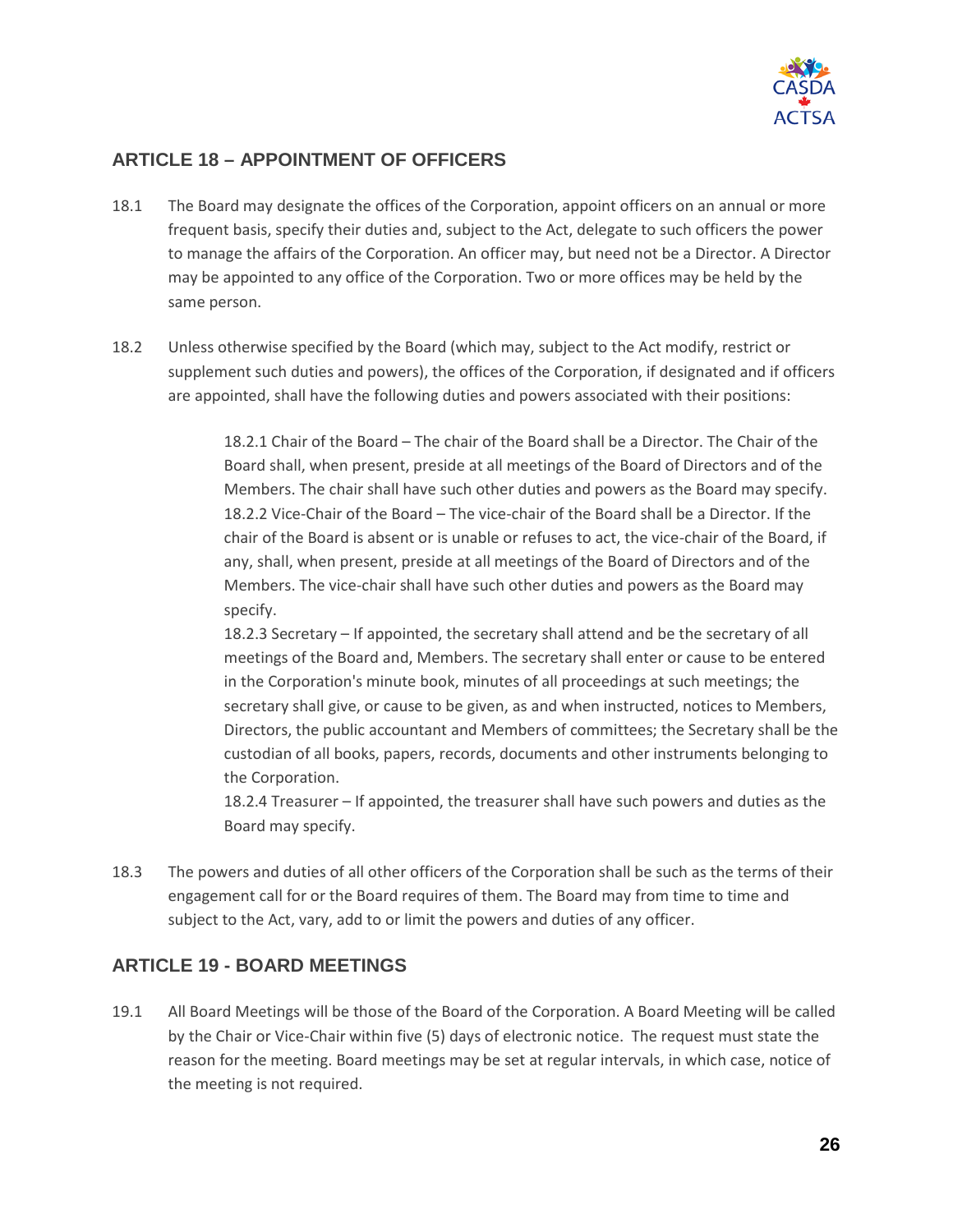

- 19.2 Notice of the Board Meeting shall be delivered at the last email address provided. Notice will be deemed received when the electronic mail is sent. Notice of the Board Meeting shall include: place or call in numbers, date and time of the Meeting; the purpose of the Meeting.
- 19.3 A simple majority of Directors in office will constitute quorum. The Directors may attend and participate in meetings in person or by means of teleconferencing or other electronic media.
- 19.4 At all meetings of the Board, every question shall be decided by a majority of the votes cast on the question. In case of an equality of votes, the chair of the meeting in addition to an original vote shall have a second or casting vote.

# **ARTICLE 20 – COMMITTEES OF THE BOARD OF DIRECTORS**

The Board may from time to time appoint any committee or other advisory body, as it deems necessary or appropriate for such purposes and, subject to the Act, with such powers as the Board shall see fit. Any such committee may formulate its own rules of procedure, subject to such regulations or directions as the Board may from time to time make. Any committee Member may be removed by resolution of the Board of Directors.

### **ARTICLE 21 – OMISSIONS AND ERRORS**

The accidental omission to give any notice to any Member, Director, officer, Member of a committee of the Board or public accountant, or the non-receipt of any notice by any such person where the corporation has provided notice in accordance with the by-laws or any error in any notice not affecting its substance shall not invalidate any action taken at any meeting to which the notice pertained or otherwise founded on such notice.

### **ARTICLE 22 – BY-LAWS AND EFFECTIVE DATE**

22.1 Subject to the articles, the Board of Directors may, by resolution, make, amend or repeal any bylaws that regulate the activities or affairs of the Corporation. Any such by-law, amendment or repeal shall be effective from the date of the resolution of Directors until the next meeting of Members where it may be confirmed, rejected or amended by the Members by ordinary resolution. If the by-law, amendment or repeal is confirmed or confirmed as amended by the Members it remains effective in the form in which it was confirmed. The by-law, amendment or repeal ceases to have effect if it is not submitted to the Members at the next meeting of Members or if it is rejected by the Members at the meeting.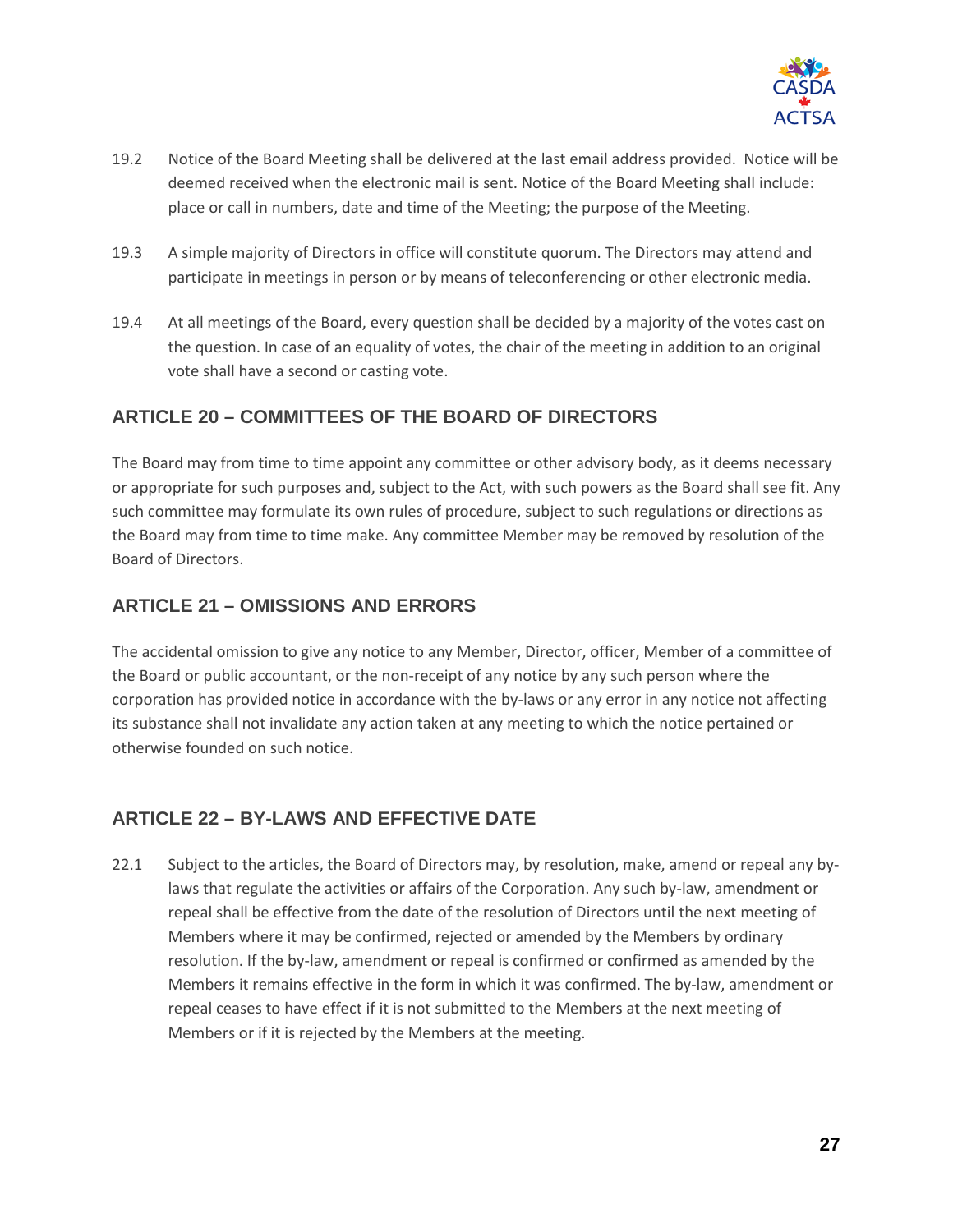

22.2 This section does not apply to a by-law that requires a special resolution of the members according to subsection 197(1) (fundamental change) of the Act because such by-law amendments or repeals are only effective when confirmed by members.

Approved April 4, 2017 – Amended and Approved April 18, 2018 – Amended and Recommended May 14 2020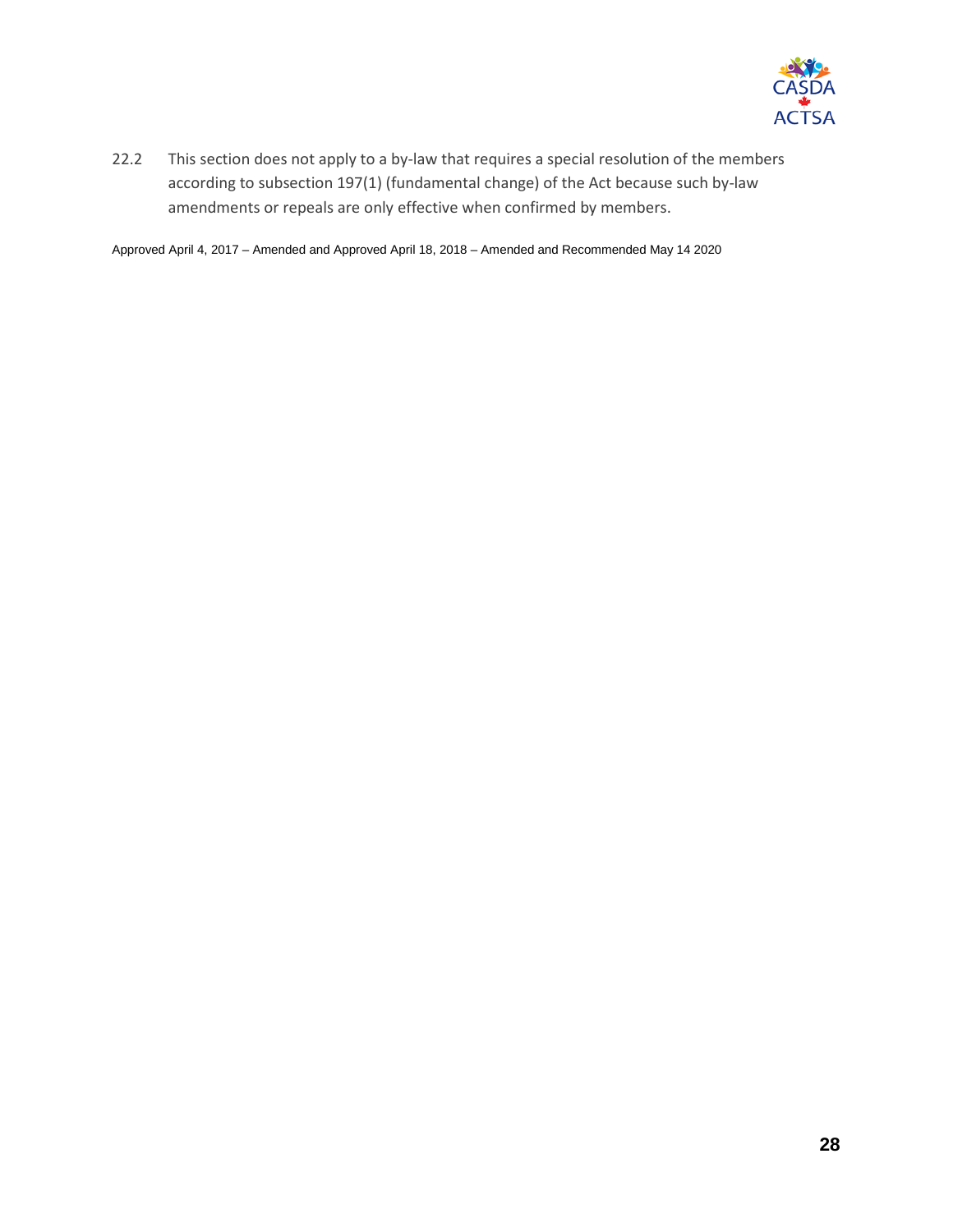

# **APPENDIX B – BOARD POLICIES**

### **A. Code of Conduct**

Board members will:

- Represent the best interests of the members and the organization over and above personal and professional interests
- Respect confidentiality of information received in the course of Board meetings and activities
- Declare potential conflict of interest and refrain from discussion and voting when applicable. Declared conflicts will be recorded in the minutes.
- Give recognition to others who contribute to the success of the organization and its activities
- Not speak on behalf of the association unless designated by the Chair or the Board as a whole
- Adopt clear, documented processes and equal access to information
- Not use their individual authority when dealing on an individual basis with staff or volunteers
- Ensure there are competitive opportunities when services of contractors or employment opportunities arise
- Treat staff and fellow Board members with respect and listen to their points of view
- Participate in Board meetings and keep informed about developments and issues relevant to Board operations

Failure to abide by the Code of Conduct may result in removal from the Board.

\_\_\_\_\_\_\_\_\_\_\_\_\_\_\_\_\_\_\_\_\_\_\_\_\_\_\_ \_\_\_\_\_\_\_\_\_\_\_\_\_\_\_\_\_\_\_\_\_\_\_\_\_\_\_

I have read this Code of Conduct and agree to abide by it.

Signature Date Date

Print Name

\_\_\_\_\_\_\_\_\_\_\_\_\_\_\_\_\_\_\_\_\_\_\_\_\_\_\_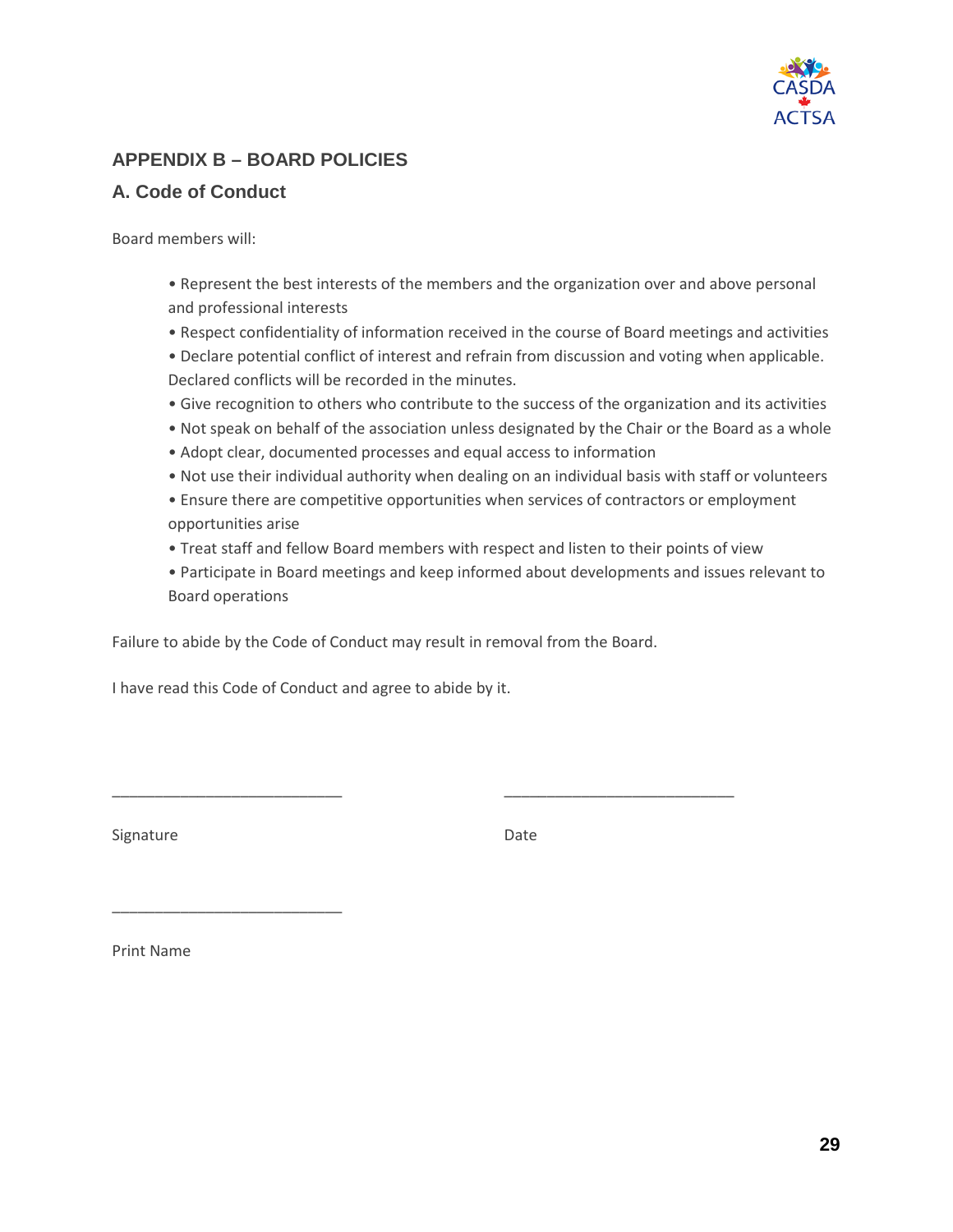

### **B. One Voice Policy**

CASDA is a corporate entity entrusted by its members with the authority to govern and lead the organization. If the board is to lead, then on each given issue, it must speak with a single voice. The strength of this voice arises from the diversity of viewpoints and intentions its members bring to the board, as well as from the way the board focuses this multiplicity into unity. This one-voice principle doesn't require or imply unanimity. On the contrary, the board must embrace all the diversity it can on behalf of the membership. Differences among Directors are not only respected, but encouraged. While consensus is ideal, there will not be consensus for every policy position or action. However, those board members who are not with the majority must accept that the board has spoken and that its decision is now to be implemented. The board should not present conflicting messages to its membership or other external stakeholders.

### **C. Remuneration Policy**

The Not-for-Profit (NFP) Act indicates that the Directors of a corporation are entitled to fix reasonable levels of remuneration for the Directors, Officers and employees of a corporation, unless the corporation's articles or by-laws provide for a different arrangement. The NFP Act also specifically permits a Director, officer or member to receive reasonable remuneration and expenses for any services to the corporation that are performed in any other capacity (for ex., in the capacity of a consultant to the corporation).

No Director shall receive remuneration of any type from the Corporation for the performance of his or her governance duties as a Board Member. Expenses incurred while carrying out governance duties for the Corporation are the sole responsibility of the Member, unless otherwise approved by a motion from the Board.

The powers and duties of all other officers of the Corporation shall be such as the terms of their engagement call for or the Board requires of them. The Board may from time to time and subject to the Act, vary, add to or limit the powers and duties of any officer. The Board may appoint an officer for a time limited project or activity to perform duties beyond the scope of a Director at the request of the Board. Remuneration for such duties will be determined by a vote by Directors.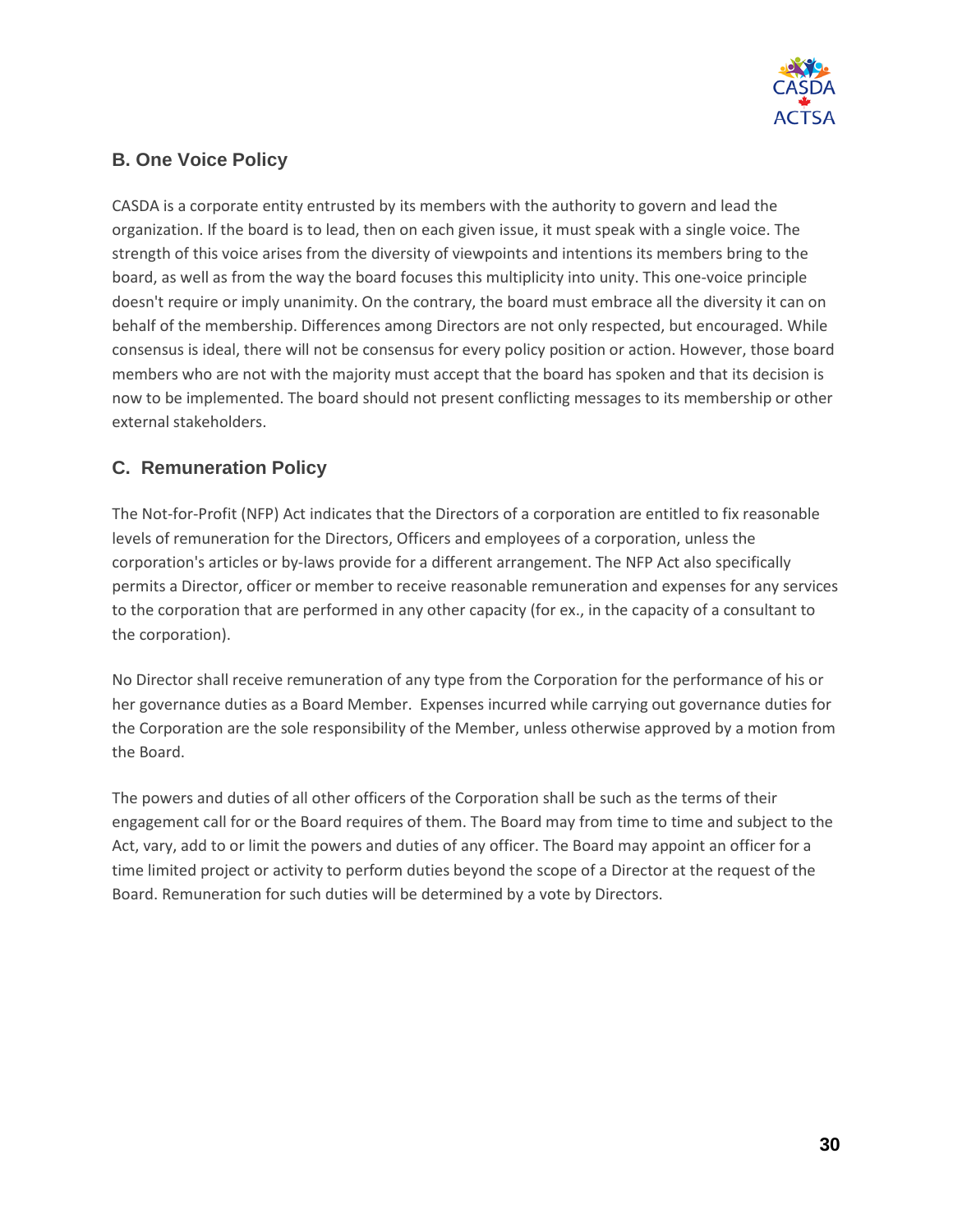

# **D. Travel Policy**

NOTE: Expenses incurred while carrying out governance duties for the Corporation are the sole responsibility of the Director, unless otherwise approved by a motion from the Board.

### Purpose

This document defines specific policy to be followed by all volunteers, contract staff, guest and other organizational staff, hereby identified in the policy as "Participant", who are providing in-kind support and services to the Canadian Autism Spectrum Disorders Alliance, hereby identified in the policy as "CASDA".

CASDA will be responsible for the management and the reimbursement of all reasonable expenses for approved travel based on CASDA directives and allowance outlined below using the Government of Canada Guidelines.

### Scope

This travel policy applies to all CASDA participants. Travel must be pre-approved by the CASDA Board of Directors.

#### Policy

It is intended that a consistent practice with respect to incidence and reimbursement of expenses be maintained throughout CASDA. The chair of the CASDA has final responsibility for interpretation of this CASDA Travel Policy.

### Appropriateness

- Is the travel absolutely required or could another more cost effective alternative such as videoconferencing or teleconferencing be used?
- Will the benefits received from the travel be greater than its cost, both in terms of travel expenses and participants' time?
- Are the travel expenses being claimed reasonable, and would you be comfortable authorizing the claim?

#### Travel Management

- CASDA members travelling on behalf of CASDA are expected to book the lowest available fares, except when the next available class fare can be purchased:
	- o Where an individual's health or physical mobility is seriously limited; and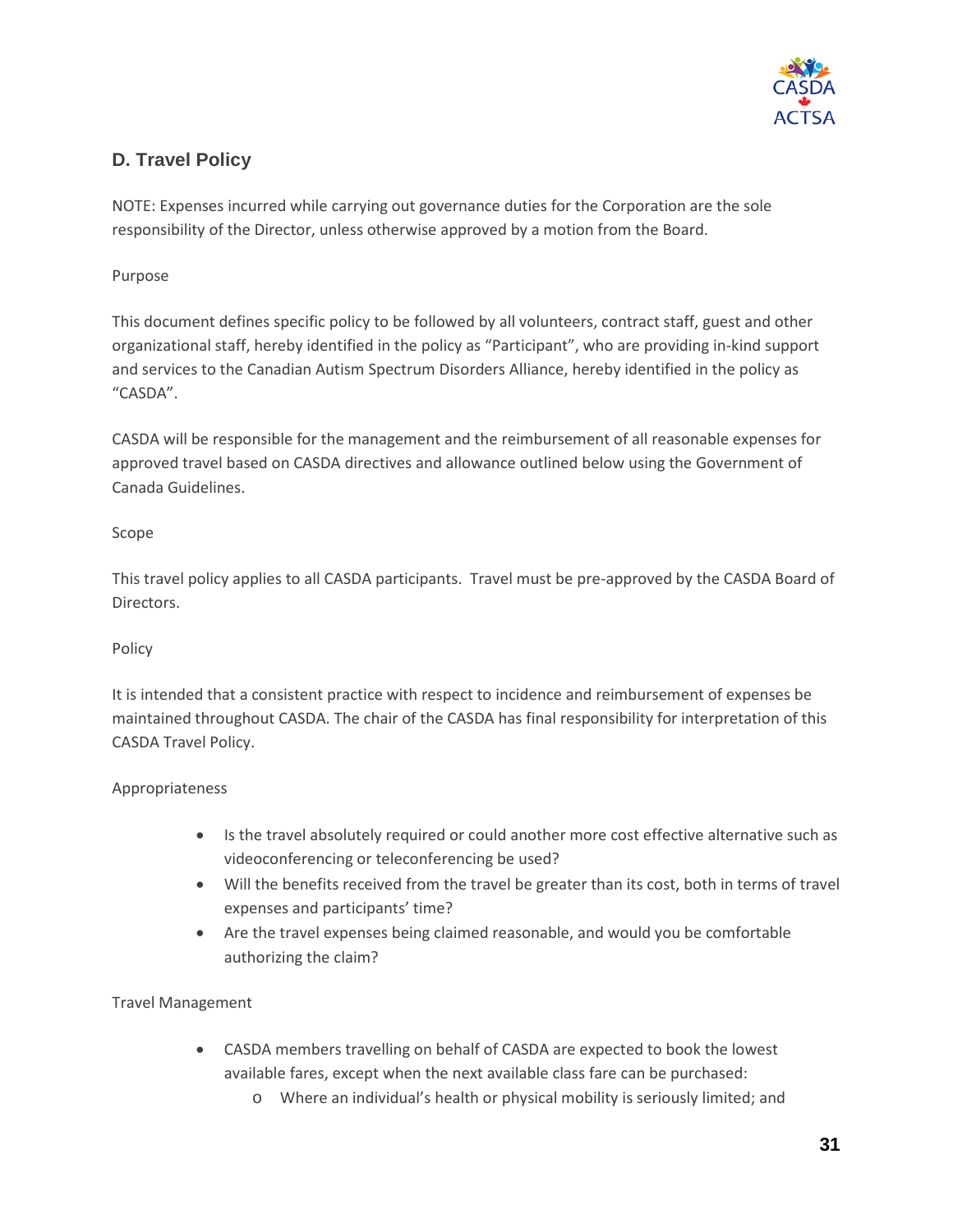

- o Where economy seats are not available and the travel cannot be reasonably delayed.
- Participants may elect to upgrade travel class if they personally pay the cost difference between the fares.
- A Traveler may choose to purchase out-of-province medical insurance at their expense.

#### Airline travel

- It is a policy of CASDA to use the lowest fare wherever possible when time restraints do not apply.
- Flights should be booked as early as reasonably possible to secure the lowest fares available, and last minute changes to travel itineraries should be reasonably avoided.
- Frequent flyer benefits can be retained by the traveler, but should not be the basis for switching air schedules, hotel accommodations or car rentals unless such choice is reasonable equal in cost to the lowest acceptable alternative.
- Cancellations: All unused non-refundable tickets must be reported to the Treasurer, or delegate, immediately. Unused non-refundable tickets will be noted to be used for a future trip. Refundable tickets reported to CASDA will be submitted to the Airline Reporting Corporation for credit and all penalties and surcharges apply.
- Parking fees and personal automobile mileage are a reimbursable expense when the total is less than taking a limousine, shuttle service, or taxi round-trip.

#### Transportation

- Cost of transportation incurred while traveling on authorized CASDA business require receipts for reimbursement.
- Gratuities up to a maximum of 20% for transportation fees can be submitted and should be included in the receipt total.
- To/from the Airport: Parking fees and personal automobile kilometers will be reimbursed when the total cost is less than taking a limousine, shuttle services, or taxi round-trip.
- To/from home/office: Bus, rail and taxi will be reimbursed where required. The most appropriate form of ground transportation should be chosen based on the requirements of each trip. The use of town cars and limousines should be avoided unless the rates equal to or less than a taxi.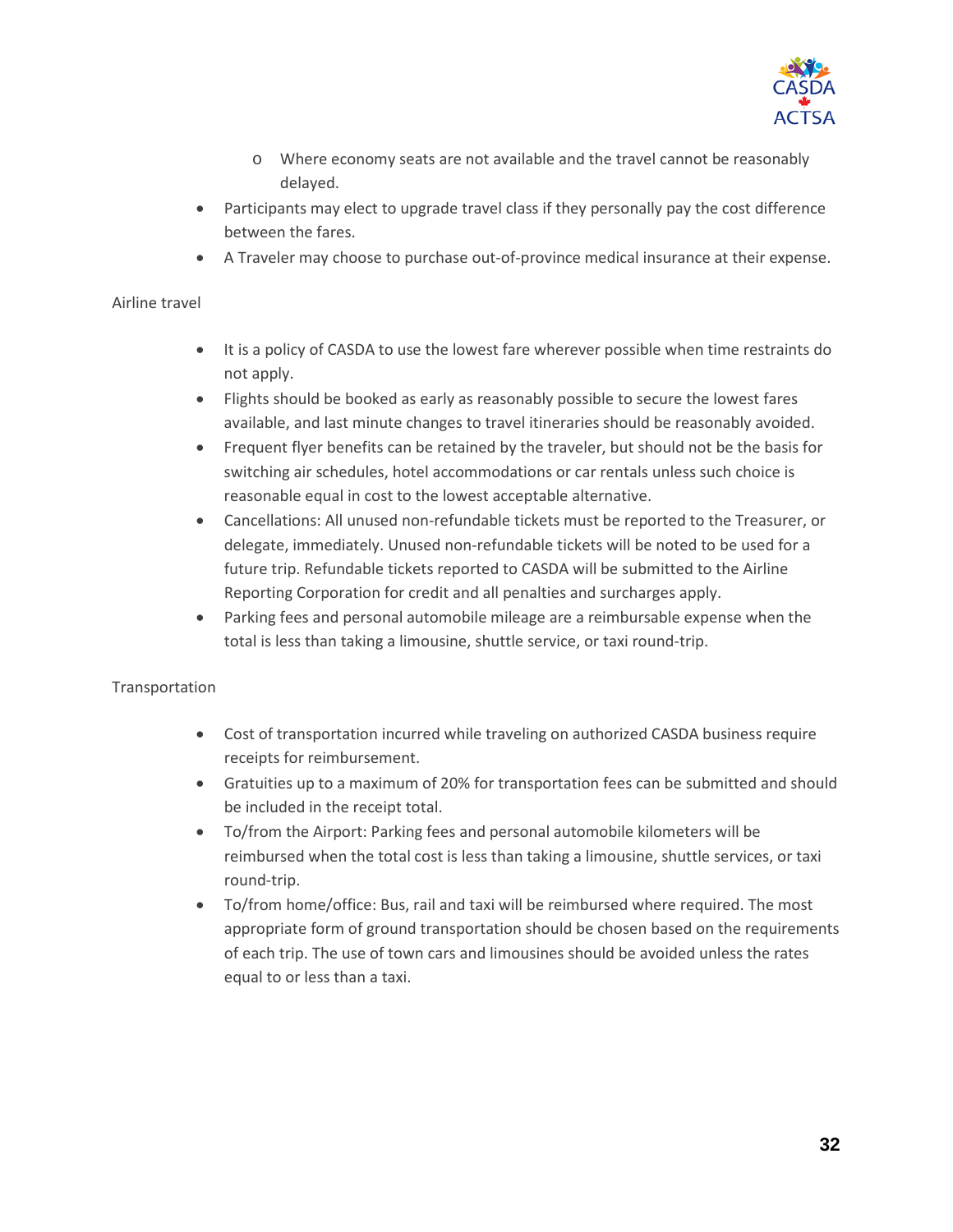

#### Personal Vehicle

- Participants may use their personal vehicles on CASDA business however such factors as the participants' auto insurance coverage and potential loss of working time should be considered.
- In such situations, the participant will be reimbursed for actual kilometers:
- Round trip, home/office to destination
- Round trip from the hotel to a different meeting location.
- CASDA follows the CRA rates (rates change in January and July) to reimburse for the use of personal vehicles in each province is outlined in the chart below.

Note: The kilometric rate payable when a Canadian registered vehicle is driven on government business travel in more than one province shall be the rate applicable to the province or territory of registration of the vehicle. [http://www.njc](http://www.njc-cnm.gc.ca/directive/index.php?sid=97&lang=eng)[cnm.gc.ca/directive/index.php?sid=97&lang=eng](http://www.njc-cnm.gc.ca/directive/index.php?sid=97&lang=eng)

#### Rental Vehicle

- The method of transportation (rental car, airport limousine, taxi and other ground transportation) is dependent upon the location, duration and nature of the business trip. The Traveler is expected to use their best judgement as to the method chosen based on business needs.
- The Traveler may reserve the best-priced vehicle. A compact car is the standard size vehicle for CASDA travel. A mid-size car may be reserved for a group of three (3) or more.
- Reimbursement for auto rental should be for the amount actually paid for CASDA business use.
- The Traveler is to ensure that there is adequate insurance coverage. In the event of an accident, follow the accident instructions listed in the rental car company's rental agreement.
- Refuel the rental car before returning it to the rental company. Gasoline purchased for a rental car used on CASDA business will be reimbursed.
- Receipts are required to support all car rental expenses.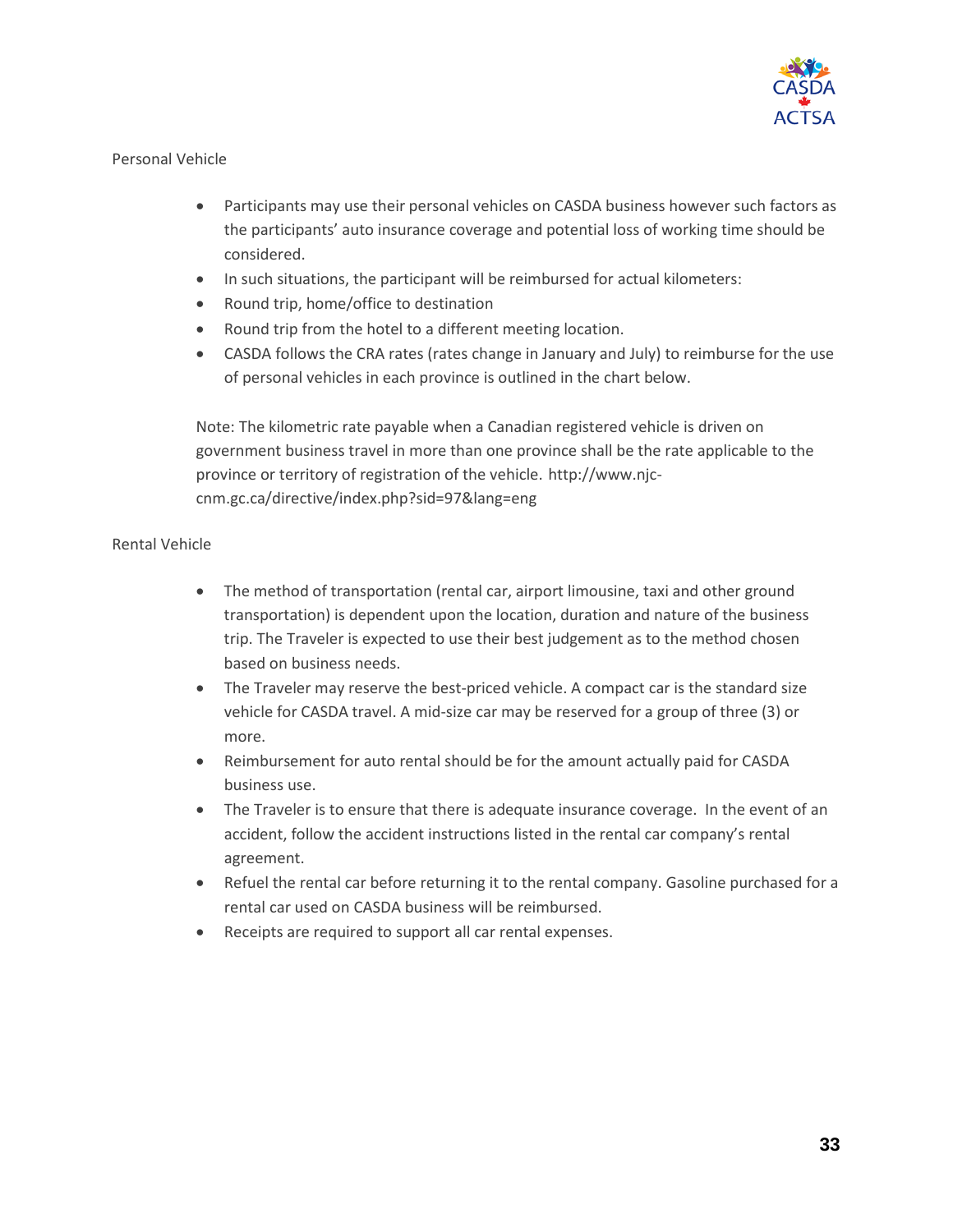

#### Circuitous Travel for Personal Reasons

- Business trips, which also include circuitous travel for personal reasons, will be reimbursed only for the direct or business portion of the trip, based on accommodations actually used for business purposes.
- Ticket stubs or Traveler's receipts covering the routing of both the direct and circuitous portions of the trip must be enclosed with the expense report and the calculation of both business and personal portions of the trip should be provided.

#### Accommodation

- All hotel reservations will include guaranteed payment for late arrivals.
- CASDA will pay for a single room per participant, in a safe environment, conveniently located and comfortably equipped.
- Should a participant need to change or cancel the reservation, it is the participant's responsibility to cancel the reservation in sufficient time to avoid the charge for guaranteed late arrivals.
- If a participant is a "no-show", CASDA will not reimburse any charges unless there are extenuating circumstances.
- Participants may elect to personally pay for an extended hotel stay.
- Laundry and valet expenses are normally not allowed on trips of five working days or less. However, if laundry and valet expense is justified for business reasons in connection with trips of five working days or less, and explanation should be enclosed with the expense report.
- Telephone calls from a hotel room: Actual expenses for business calls will be reimbursed. Reimbursement of personal calls while travelling will be limited to calls to the family home. These calls should be kept to a minimum (not to exceed one call in a 24-hour period) and identified on the expense reports as "Phone-Home".
- Private non-commercial accommodation allowance per night is \$50.00.

#### Meals

- One and Two day in-person meeting(s):
- Day 1 Breakfast, lunch, breaks, dinner will be supplied
- Day 2 Breakfast, lunch and breaks will be supplied
- Dinners attended by multiple participants should be paid for and submitted for reimbursement by chair or alternative board member of CASDA.
- Meals on one-day trips will be allowed when the trip starts before normal breakfast hour or when the participant is unable to return until after the normal dinner hour and such meals are not available on commercial airline fights, trains, etc. Meals also will be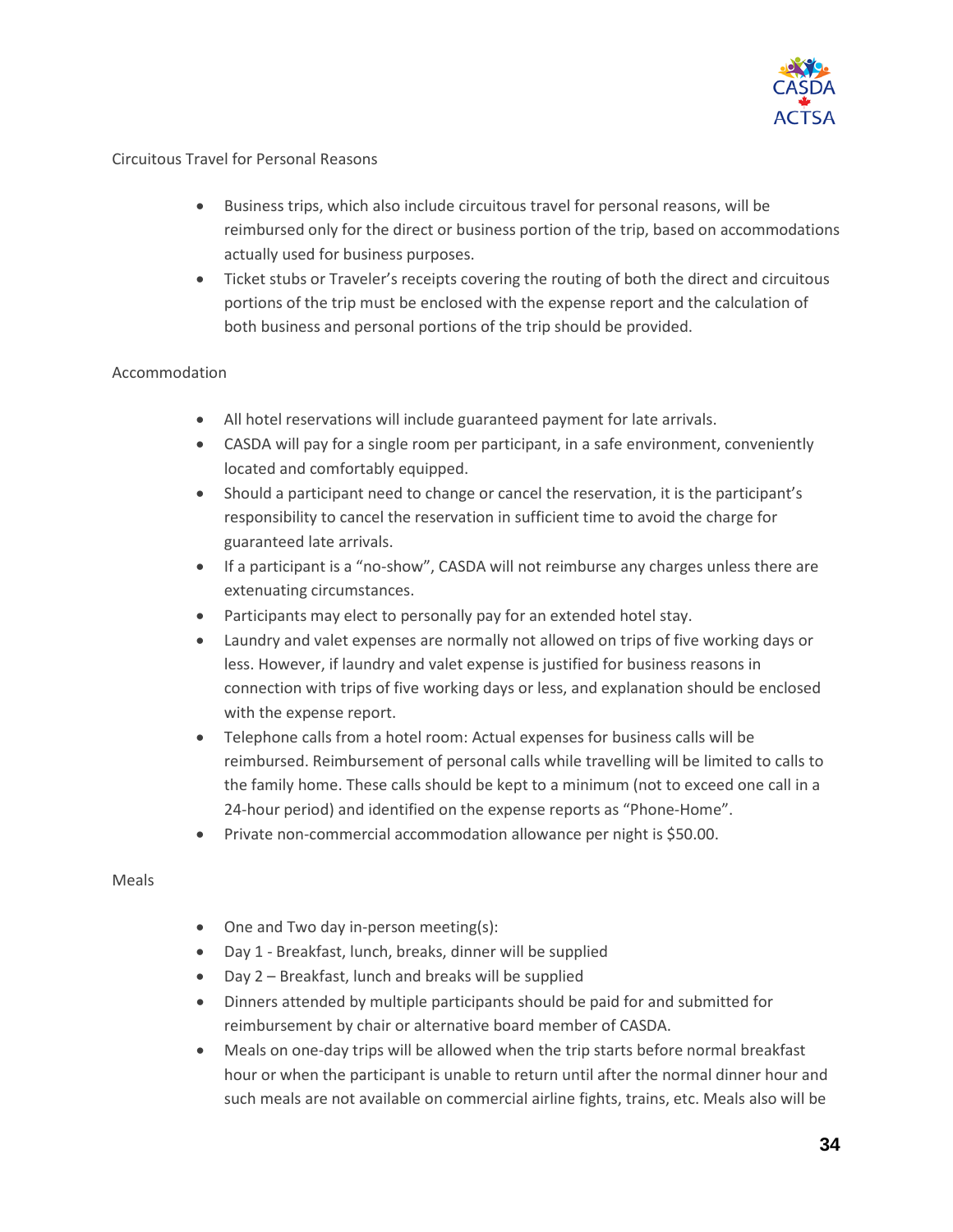

allowable during business trips away from the home or office less than one day but which extend over the normal mealtime.

- Per Diem meal allowances are not applicable when meals are included in accommodation rates and/or are provided as part of a meeting/conference.
- Meal allowances will be reimbursed in accordance with government approved rates outlined in the NJC Travel Directive. Rates for meals and the maximum daily meal allowance are based on NJC rates which are updated on a routine basis, typically biannually. – see link [http://www.njc](http://www.njc-cnm.gc.ca/directive/index.php?sid=98&lang=eng)[cnm.gc.ca/directive/index.php?sid=98&lang=eng](http://www.njc-cnm.gc.ca/directive/index.php?sid=98&lang=eng)

Business Meetings, and Conferences

CASDA will reimburse participants for reasonable and proper expenses incurred in connection with CASDA-sponsored business meetings, and attendance at meetings of approved professional societies, associations, and governments. The chair of CASDA must approve in advance, all business meeting arrangements and conference attendance that will cost the project.

#### Exceptions to this Policy

- Any exceptions to this policy will be evaluated on a case-by-case basis.
- If travel plans deviate from this policy as outlined above, there are any concerns regarding the policy as written, requests/concerns should be submitted in writing to the chair of CASDA.
- Every attempt will be made to accommodate special circumstances. In addition, any suggestions for improving the travel policy are encouraged.
- All submissions will be evaluated prior to the next policy update.

#### Expense Reports

- To request reimbursement, all authorized travel expenses must be itemized on the expense form and submitted to the Treasures of CASDA, or his/her delegate within 45 days of incurring expenses.
- Travel Expense Claim Form must include: Name, address, meeting dates, date of travel, and description of expense (i.e. Taxi to airport), all original receipts, the GST number and invoice number if the reimbursement is to a company, signature and date.
- Expenses submitted more than 45-days after the expenditure, will not be reimbursed.
- All expense reports must be accompanied by original receipts. A receipt must be the original and must include sufficient information to establish the amount, date, place and essential character of the expenditure. Credit card receipts are not considered adequate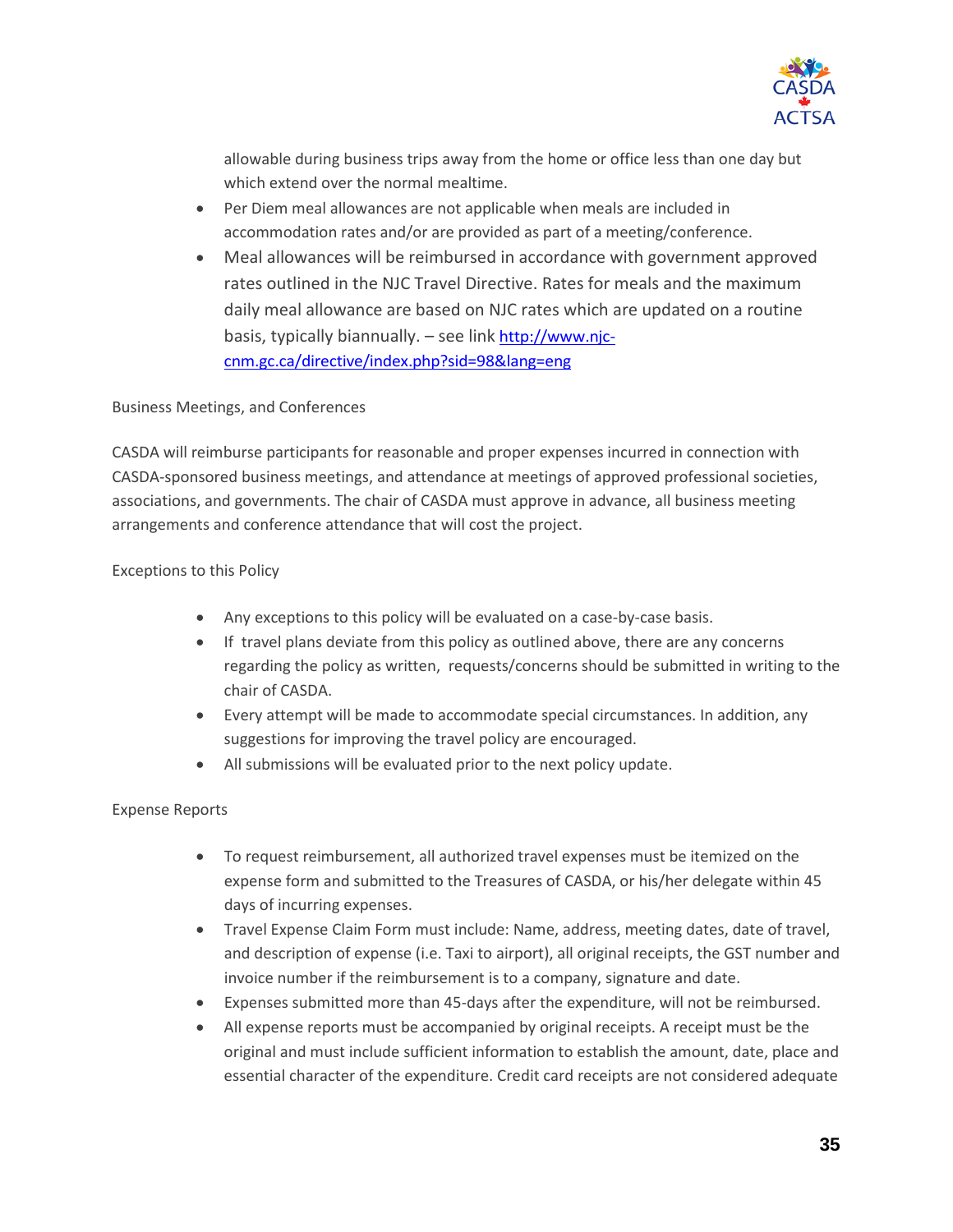

support, except for restaurant expenses, if they do not detail the nature of the expenditure. A transfer ticket will be sufficient proof of payment for public transit.

- Participants are responsible for any delinquent charges incurred due to lateness of submitting and expense report. In addition, participants should always make and retain copies of submitted expense reports.
- Reimbursement will be made by electronic direct deposit or by cheque if bank details are not provided.

#### Reimbursement Expenses

The following types of expenses, if incurred in compliance with the Travel Policy and while on CASDA business, may be submitted for reimbursement:

- Air travel
- Airport Taxes
- Baggage handling
- Business entertainment
- Car rental
- Kilometer pursuant to CASDA business (see allowance rates noted in #2.1.2)
- Copy services (for business purposes)
- Fax charges (for business purposes)
- Hotel accommodations
- Laundry and valet services (trips over 6 working days)
- Meals (per diem allowance rates noted in #3)
- Public transportation (railroad, bus, business use of personal vehicle taxi/shuttle, limousine)
- Reasonable tips/gratuities
- Business telephone calls
- Tolls and parking

#### Non-Reimbursable Expenses

Purely personal expenses while travelling are not reimbursable by CASDA. The following is a partial listing of items that are considered non-reimbursable:

- Fines for traffic violations while on CASDA business
- Damages to an employee's vehicle while on CASDA business
- Loss of personal property while on CASDA business
- Loss of cash advance, CASDA paid airline tickets, or personal funds
- Purchase of liability insurance coverage on car rental agencies